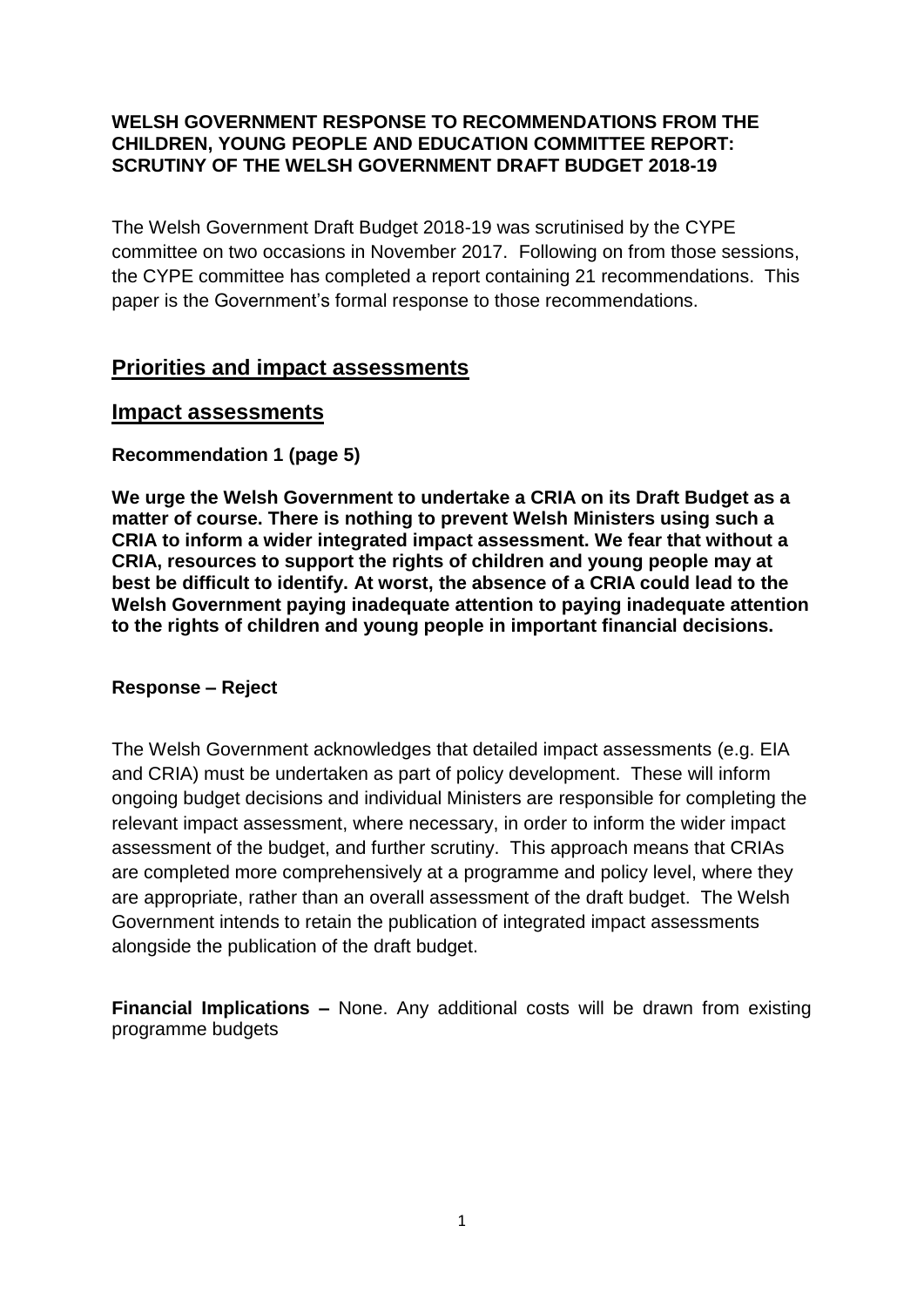# **Education**

# **Presentation of information: the revised baseline**

# **Recommendation 2 (page 7)**

**In future budget-setting cycles we call on the Welsh Government to ensure that:**

- **removals from the baseline budget for comparison purposes should only be where funding, and the purpose of that funding, has been transferred to another MEG or the expenditure was genuinely one-off, atypical and unique to that year. To ensure credible year-to-year comparisons, the Welsh Government should not remove allocations where they are repeated the following year;**
- **there is greater transparency about the reasons why the Welsh Government has removed certain expenditure from baselines for comparative purposes to avoid the potential for misleading impressions to be given on the actual changes in budgets.**

## **Response – Accept in principle**

The budget is presented in a manner which is transparent and allows for comparison on a meaningful basis.

Budget agreements with other parties are for a limited time only, therefore where funding is not agreed recurrently it will be removed as part of the baseline. This does not preclude similar elements of an agreement in future years.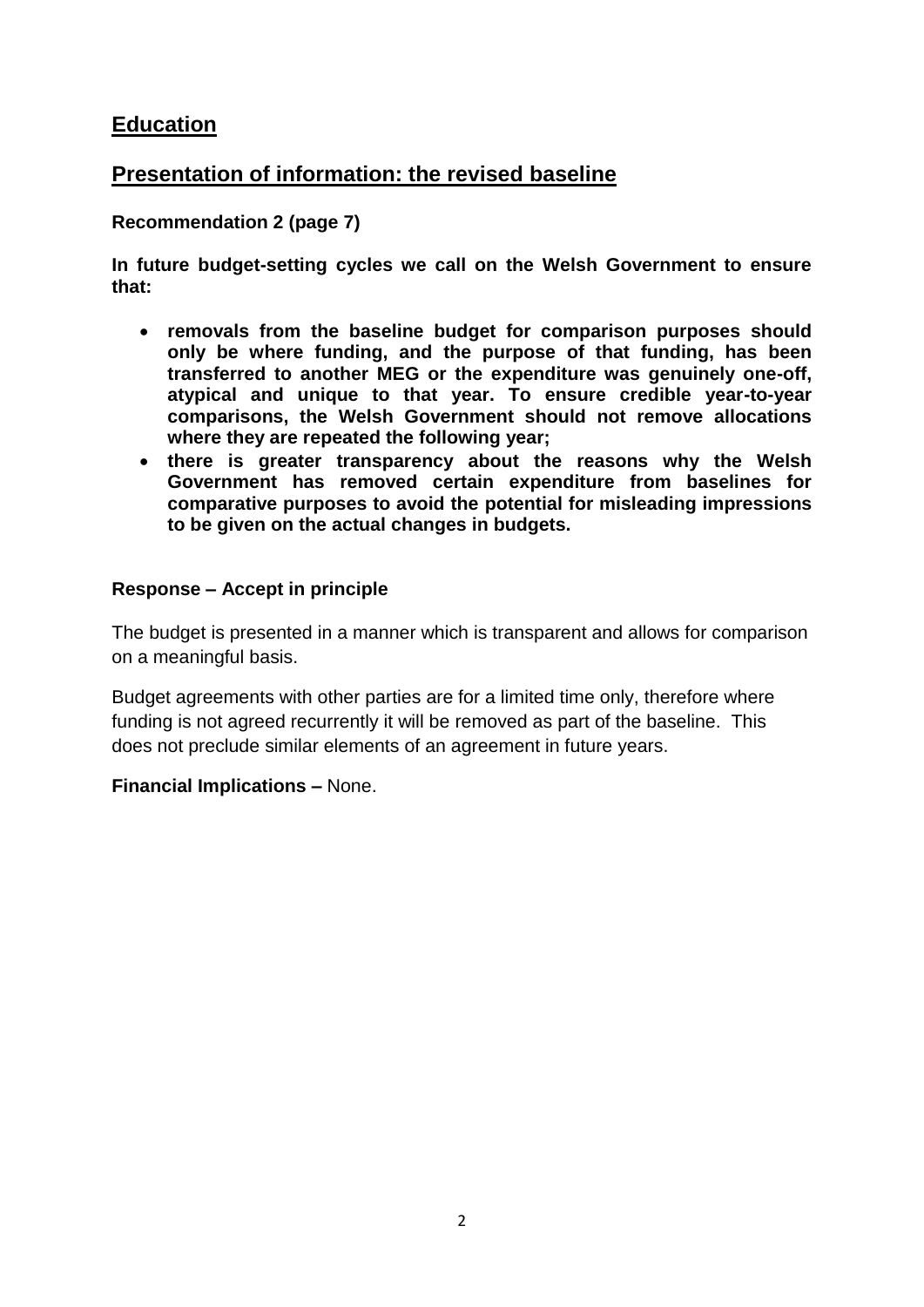# **Funding for school budgets**

## **Recommendation 3 (page 9)**

**We understand the challenging situation facing public finances and sustained pressures on funding local services however, for future budget-setting cycles, we call on the Welsh Government to:**

 **be more forthright about the actual changes in funding provided for schools in its headline announcements;**

## **Accept in principle**

The Welsh Government's Draft Budget is focused on frontline delivery and the services which are most important to our communities. Through this Draft Budget and a whole government approach we have prioritised funding through the Local Government Settlement. This supports Local Authorities in managing the challenges of austerity, and securing the delivery of key services for schools and social care.

Local Authorities in Wales are responsible for schools funding as is set out in law. The Revenue Support Grant Settlement is unhypothecated and as a consequence, the Standard Spending Assessment blocks within the Settlement are not targets. On this basis it is not always possible to present changes in funding in the way the Committee asks. Local authorities set their budgets for schools following the Budget.

 **work closely with local government to ensure the intended protection of school budgets is implemented by local authorities given that the AEF is unhypothecated and there is therefore no guarantee that any protection for school budgets in the local government settlement will translate to the 'chalkface'.** 

# **Accept**

The Welsh Government has good working relationships with Local Government in Wales both generally and within education. Welsh Government officials are working closely with Local Government officers and the WLGA and will continue to do so to ensure Local Government is best able to deliver on our shared priorities including for frontline schools delivery.

In reply to the Cabinet Secretary for Education, the WLGA Leader has confirmed education remains a priority for Local Government in Wales and given assurance that Local Government will continue to prioritise frontline schools delivery. It is noted that Local Authority budgeted expenditure on schools is increased this year [2017- 18] from £2.123billion to £2.142billion.

I can assure the Committee that the Welsh Government will continue to work with Local Government to influence and support our shared priorities for education and schools.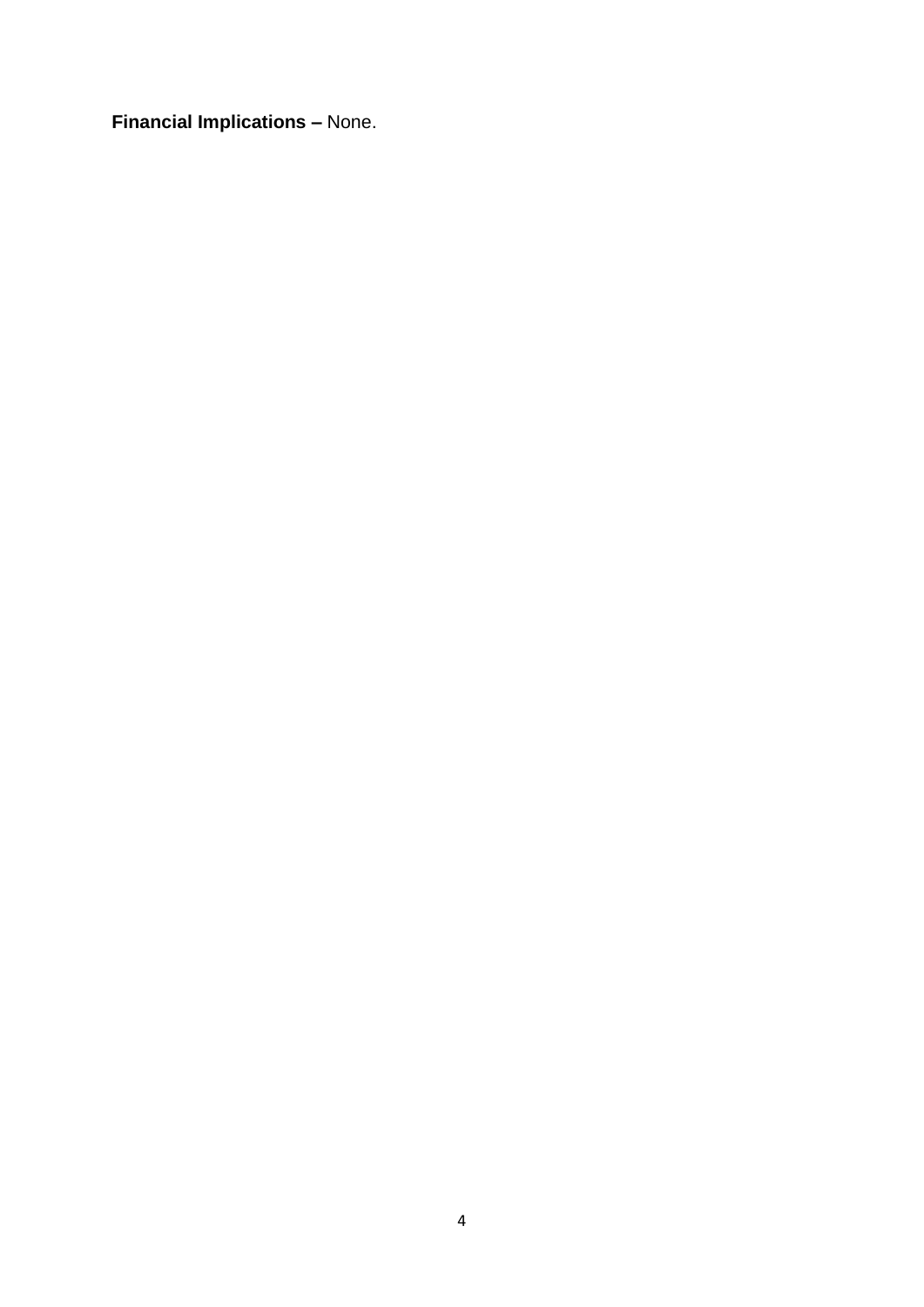# **Raising school standards**

## **Recommendation 4 (page 10)**

**To ensure that the Raising School Standards BEL does not become a 'miscellaneous' budget line, we call on the Welsh Government to:**

- **set out clearly how it is targeting strategically the £25 million in 2018-19 and £100 million across the Fifth Assembly;**
- **set clear targets detailing what it hopes to achieve from this investment, with equally clear timescales.**

#### **Accept in principle**

The Welsh Government's commitment to invest £100million over this Assembly term to raise school standards is aligned to our priorities for action in Education in Wales: Our national mission.

This investment will support and enhance a range of actions to deliver a better school system for Wales with a transformational curriculum and assessment arrangements at its heart.

Key features of our aspirations for our school system in Wales include strong leadership, a firm focus on professional learning and a high-quality teaching profession working collaboratively within a self-improving system which is committed to equity and excellence and supported by robust accountability arrangements.

More than half the total investment is expected to support our focus on improving teaching and learning, recognising that our teachers are our most valuable resource and central to raising standards.

Our plan of action for Education is informed by OECD review and recommendations regarding our approach.

They have been clear that we should continue with our reforms, recognising our progress and the commitment at all levels to improvement. Our budget is aligned to deliver Our National Mission and the Welsh Government has committed to produce an annual national report card to show progress.

I am content to share further information on how the budget will support our priorities over the term in due course but recognise the need to maintain flexibility on how the budget is deployed in future years as we continue a cycle of reviewing progress, identifying needs and supporting action to raise standards for all our learners and teachers.

Following launch of Our National Mission we expect to move to a more system focused approach to evidencing outcomes. The £100m investment is targeted according to evidence based research and we expect our delivery partners, Local Authorities, consortia and schools, to support delivery of Our National Mission and reflect our priorities in their planning. Building on previous work to rationalise our grant funding and move to outcome-focused funding, I expect to move quickly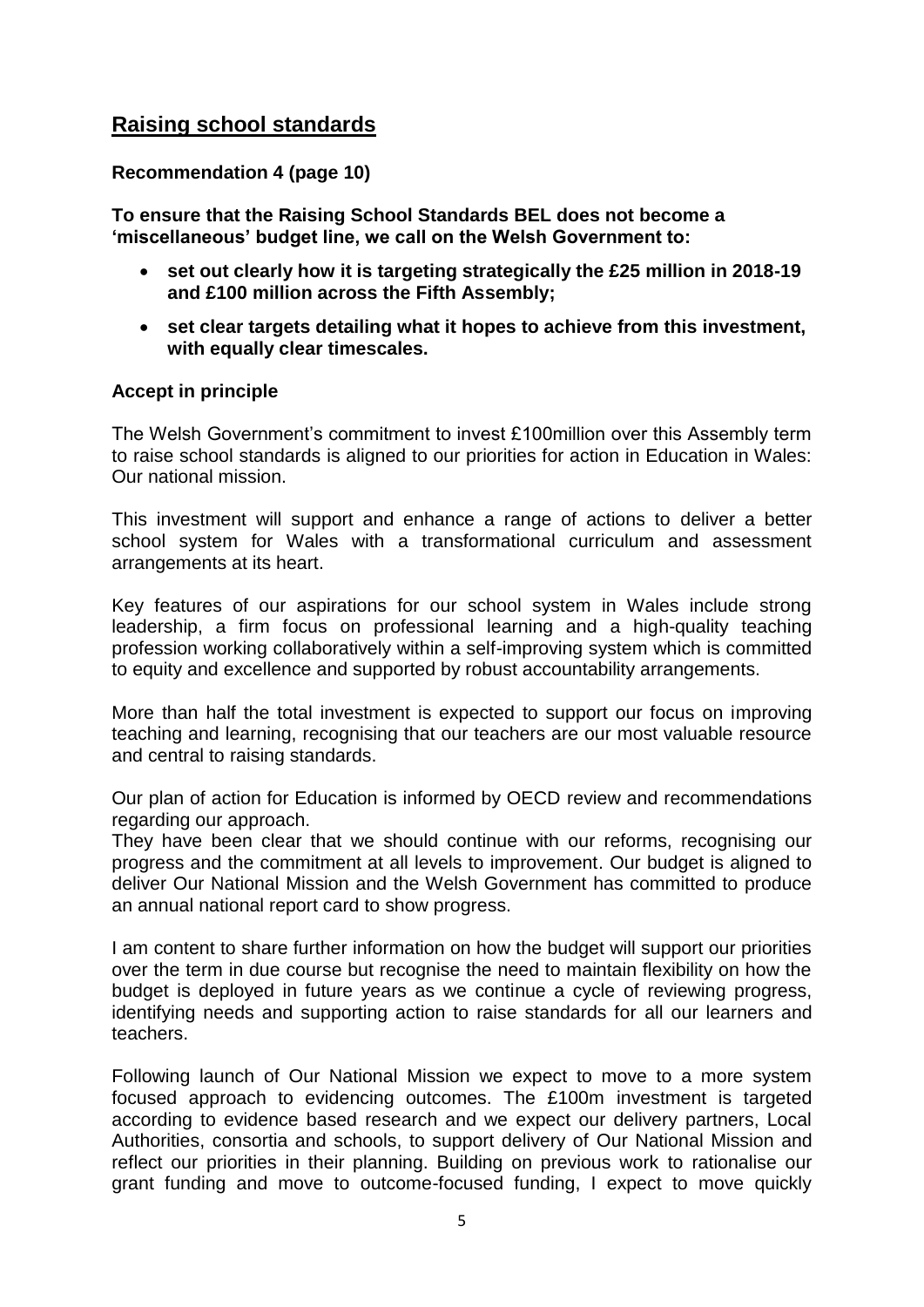towards a system approach to monitor delivery of Our National Mission. This is expected to include an education outcomes framework approach, within which the £100 million investment will be included.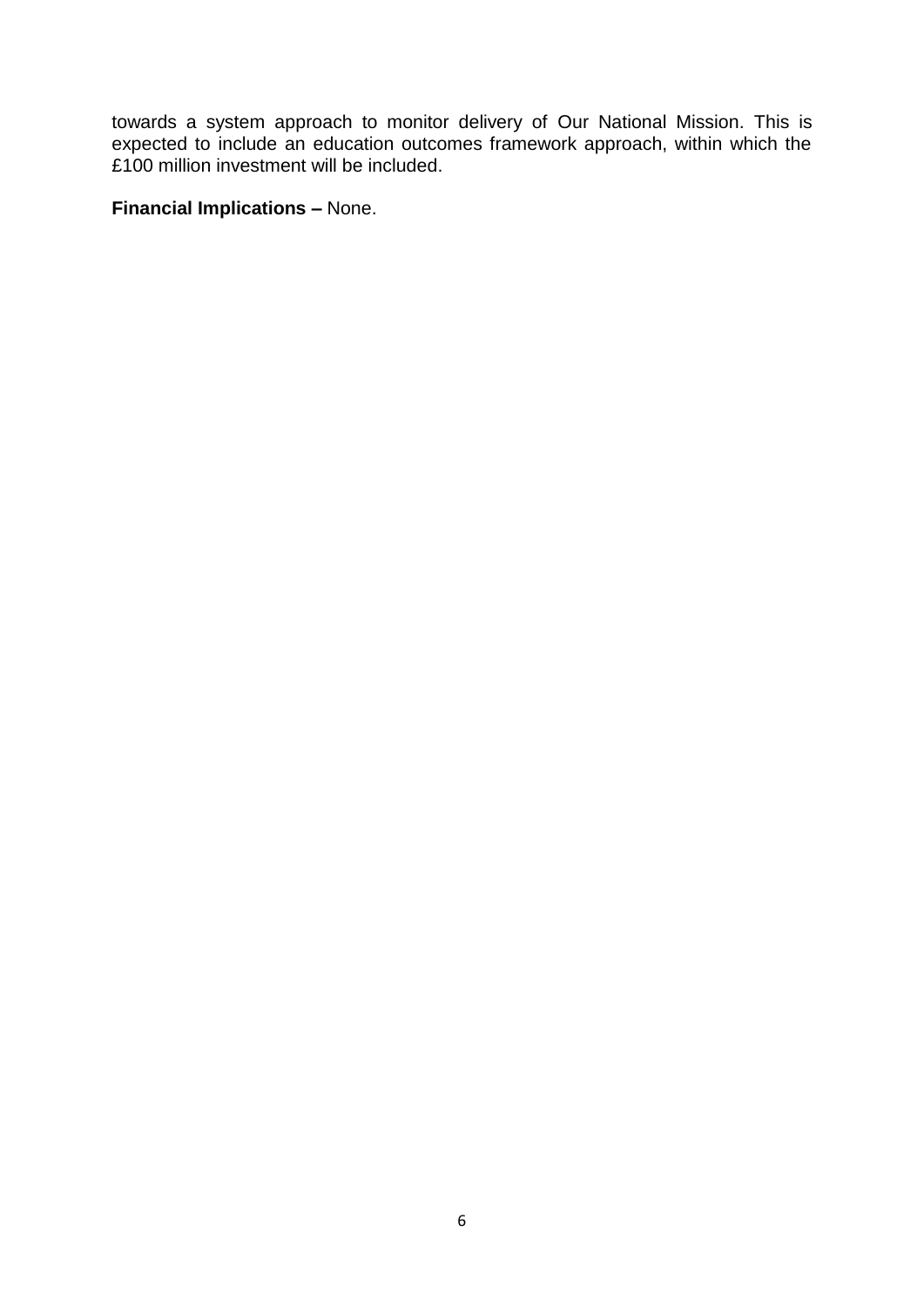# **Infant class sizes**

# **Recommendation 5 (page 11)**

**We urge the Welsh Government to maintain a high level of proactivity in identifying and targeting local authorities and schools that would benefit most from the intervention in order to prioritise funding and achieve as much value for money as possible. We would welcome further detail about the business cases submitted by local authorities, including how many schools and classes will benefit from this funding.**

#### **Response – Accept**

The funding is being targeted where international research and evidence tells us it will make the most difference; namely our youngest pupils, particularly those from poorer backgrounds or with particular needs.

There are strict criteria for the funding; these being classes of 29 or over in schools, where the schools demonstrate at least one, or a combination, of the following:

- Significant levels of free school meals;
- Below average outcomes and where a school is judged to be red or amber
- Significant levels of special educational and additional learning needs
- Significant levels of where Welsh/English is not the first language

The grant is being administered by local authorities on the Welsh Government's behalf and is being distributed on a formula basis which takes into account the Nursery and Primary School Teaching and Other Services Indicator Based Assessment element of the Standard Spending Assessment and the number of classes of 29 and over in each local authority area.

The revenue element of the grant is subject to receipt and approval of local authority business cases setting out their proposals, evidencing how they meet the criteria and including a range of supporting information including details of the existing support going into the schools in question, the current focus of the Pupil Development Grant and Education Improvement Grant, anticipated outcomes and plans to ensure sustainability. Value for money considerations are considered as part of this. Local authorities are required to bid for the capital element of the grant.

Officials are in the process of assessing local authority business cases against all of the requirements above. These will be subject to final ministerial approval.

Once this process has been undertaken we will be in a position to provide further the Committee with further detail on proposals and the number of schools, pupils and classes that will benefit from the funding.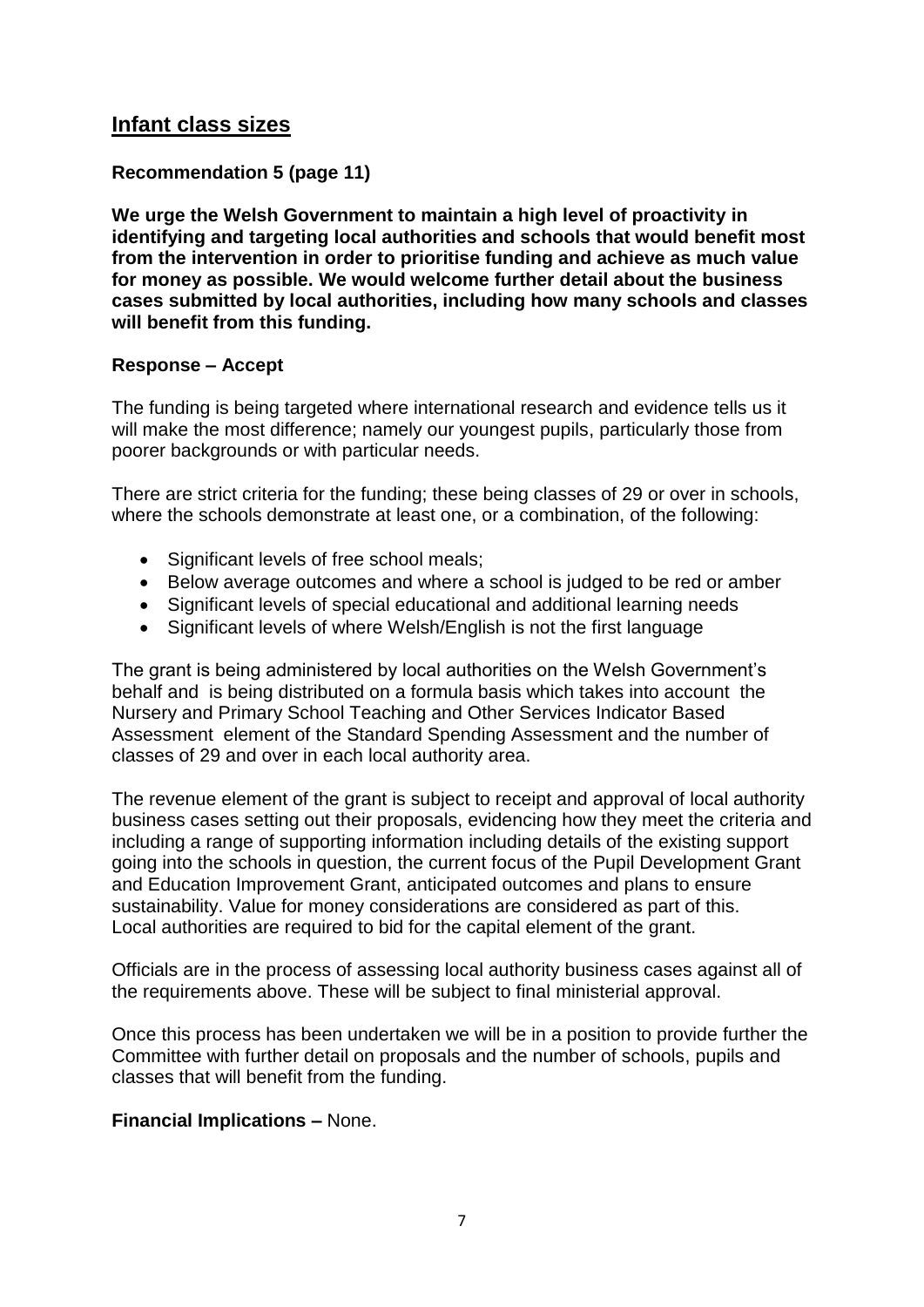# **School governance budget**

## **Recommendation 6 (page 12)**

## **We call on the Welsh Government to review the impact of any changes to support arrangements for governors in Wales.**

#### **Response – Reject**

School governors play a critical role in the running of our schools and there are services available for school governors across Wales, offered by Local Authorities and consortia. This includes access to governor support teams, clerking services, dedicated information, guidance and more. The Welsh Government will continue to support high quality services for school governors, including through working to strengthen the National Model for Regional Working and the role of consortia and in developing the role of the National Academy for Education Leadership.

Any decision to reduce funding to services is taken seriously and only after careful consideration. While the budget has been relatively small and was projected to reduce, it is appropriate that we acknowledge that Governors Wales is a very small organisation, with some 3 staff members and limited capacity to have a greater impact on our national mission. Penetration levels are low, servicing an estimated 2,000 of the 21,000 governors in Wales. There is risk of duplication between the support offered by Governors Wales, Local Authorities and consortia. A clean cessation of funding for these services at this point in context of prioritising frontline schools funding must be a reasonable consideration.

Officials have been in regular communication with Governors Wales and have urged the organisation to seek alternative funding which to date they have failed to do. We will continue to work with them over the next period.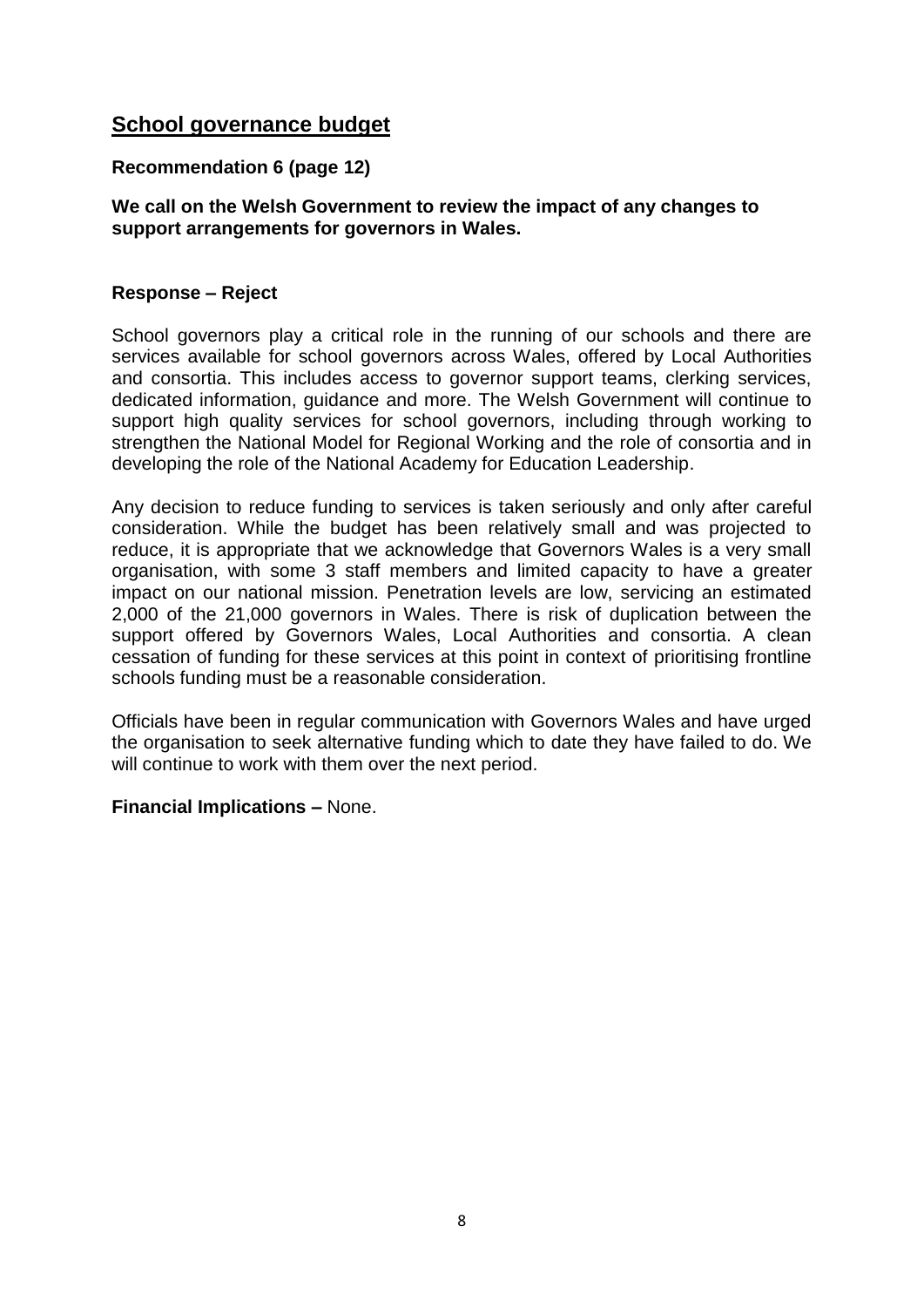# **Education Improvement Grant**

## **Recommendation 7 (page 13)**

**On the basis of the evidence provided in our Education Improvement Grant: Gypsy, Roma and Traveller, and Minority Ethnic Children Report(February 2017) we urge the Cabinet Secretary to retain funding to support Gypsy, Roma and Traveller, and Minority Ethnic learners as part of the Education Improvement Grant.**

## **Response – Reject**

I welcomed the CYPE Committee's inquiry and subsequent report into the Education Improvement Grant for Schools, specifically the element of support for Minority Ethnic Achievement and Gypsy, Roma Traveller learners. The evidence provided was wide-ranging and I note on many issues there were varying and sometimes competing views with for example the WLGA calling for sustainable funding through the Settlement, some LAs working comfortably through a regional service, notably in the South East, some delegating a large element of the support to schools for example in Cardiff and others calling for increased funding and or ring-fencing of the grant support.

I am mindful that no firm decision had been made when I attended the CYPE Committee session on the Draft Budget and that my officials have been working closely with the WLGA on the detail.

For 2018-19 there remain a number of considerations which must be worked through and the Welsh Government will continue to work closely with the WLGA on these matters. I will write again to the Committee in due course.

**Financial Implications –** Subject to ongoing discussions with the WLGA and consideration of any matters in full, any additional costs agreed by the Welsh Government would need to be drawn from Welsh Government budgets.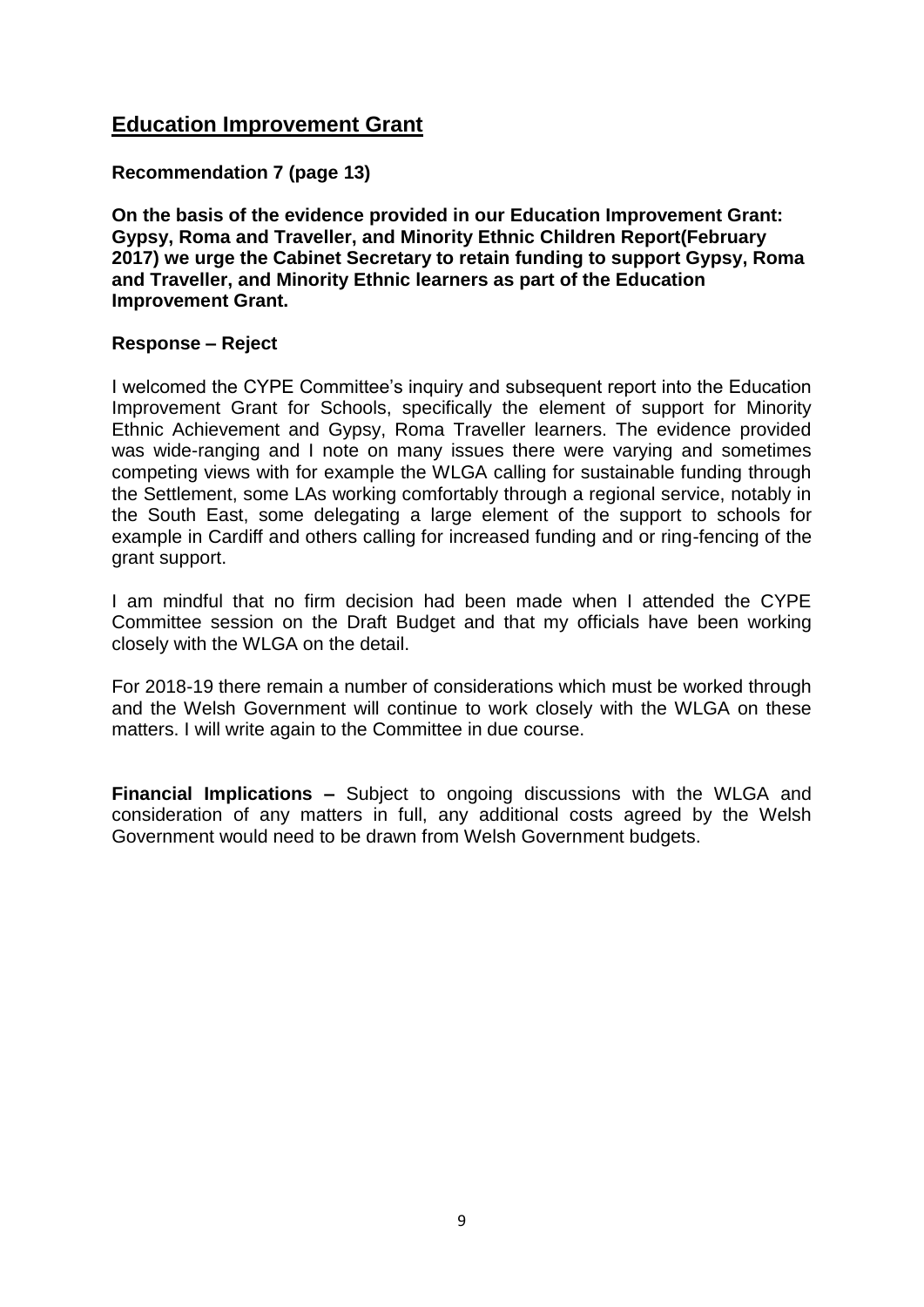# **Pupil Development Grant**

## **Recommendation 8 (page 14)**

**To inform our forthcoming inquiry on targeted funding to improve educational outcomes, we ask the Welsh Government to share a copy of the review report and resulting actions with us.**

#### **Response – Accept** – no financial implications

The Committee will be aware that [the third evaluation of the](http://gov.wales/statistics-and-research/evaluation-pupil-deprivation-grant/?lang=en) Pupil Development [Grant](http://gov.wales/statistics-and-research/evaluation-pupil-deprivation-grant/?lang=en) (PDG) was published on 13 December and I made a written statement alongside it.

The findings of the report are very positive and show that we are making further progress in identifying and addressing the needs of disadvantaged learners. The report notes that there have been a number of positive and promising effects over time. The PDG funding is considered to be hugely valuable by schools and in many of the schools it was considered 'invaluable'. Many schools have also acknowledged that the PDG has, over time, helped them to focus and raise the profile of tackling disadvantage across the school, changing attitudes and culture. The Committee is aware of my absolute commitment to this area of work and we will continue to explore innovative and effective ways in which we can support schools – and the wider community – to ensure that all learners are given the best possible chance in achieving their full potential.

As regards the review I referred to during the Committee session, I have asked officials to undertake an initial statistical analysis of the Key Stage 4 performance data, including to assess the impacts of the changes to the performance measures on learners eligible for free school meals and learners not eligible for free school meals. I am happy to share this with the Committee when it is available.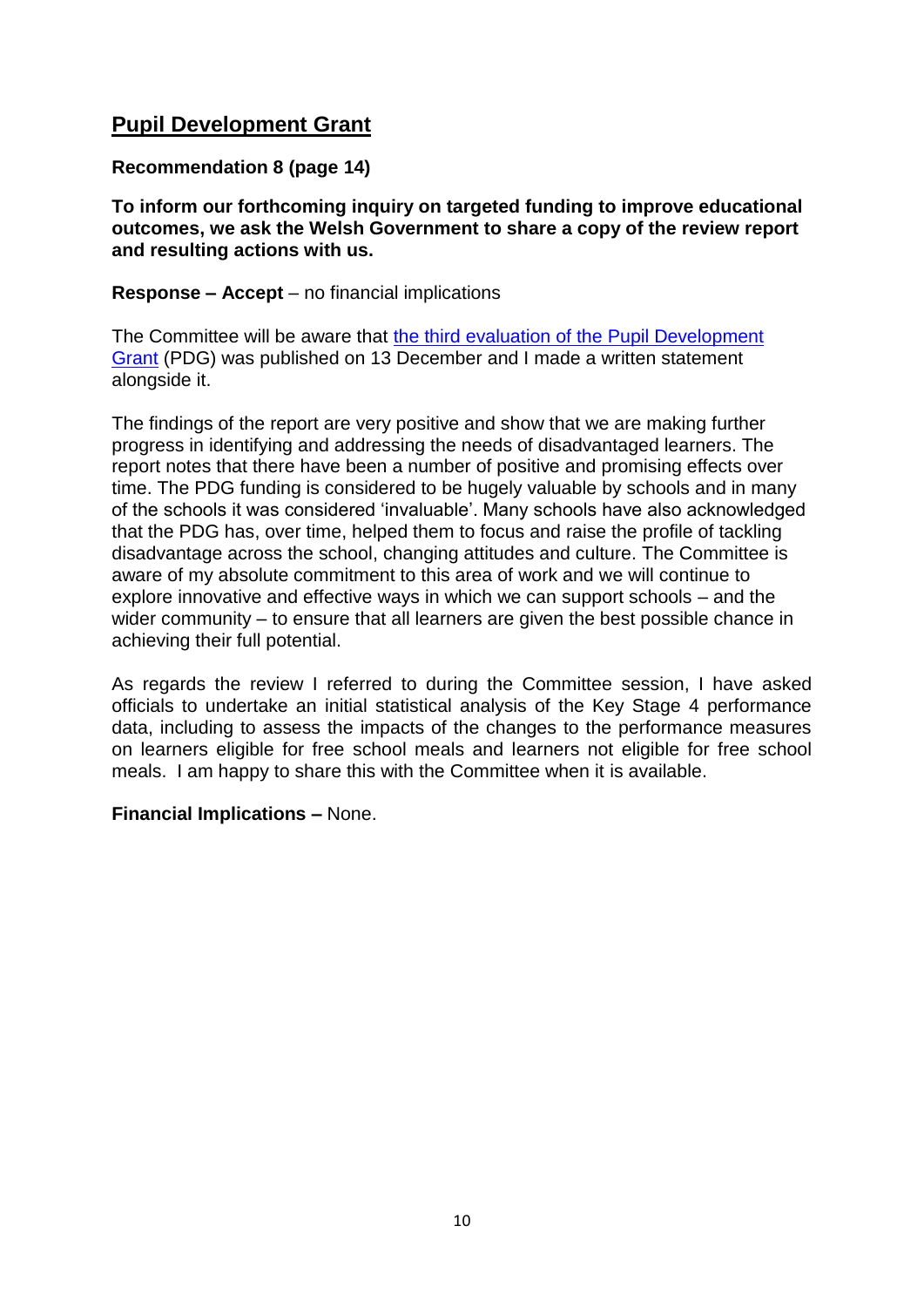# **Further Education**

## **Recommendation 9 (page 15)**

#### **We call on the Welsh Government to publish the strategy to increase participation in adult education in the near future.**

#### **Response – Reject -** No financial implications

The previous administration published a policy statement on adult learning – Adult Learning in Wales – in July 2014. This statement set out the priorities for the Welsh Government and focused on the provision of essential skills, digital literacy and ESOL.

The Welsh Government is preparing to consult on the future delivery and funding structure for adult learning in Wales. This is intended to ensure that the funding for adult learning is distributed more evenly and equitably aiming to increase participation in adult learning for the future.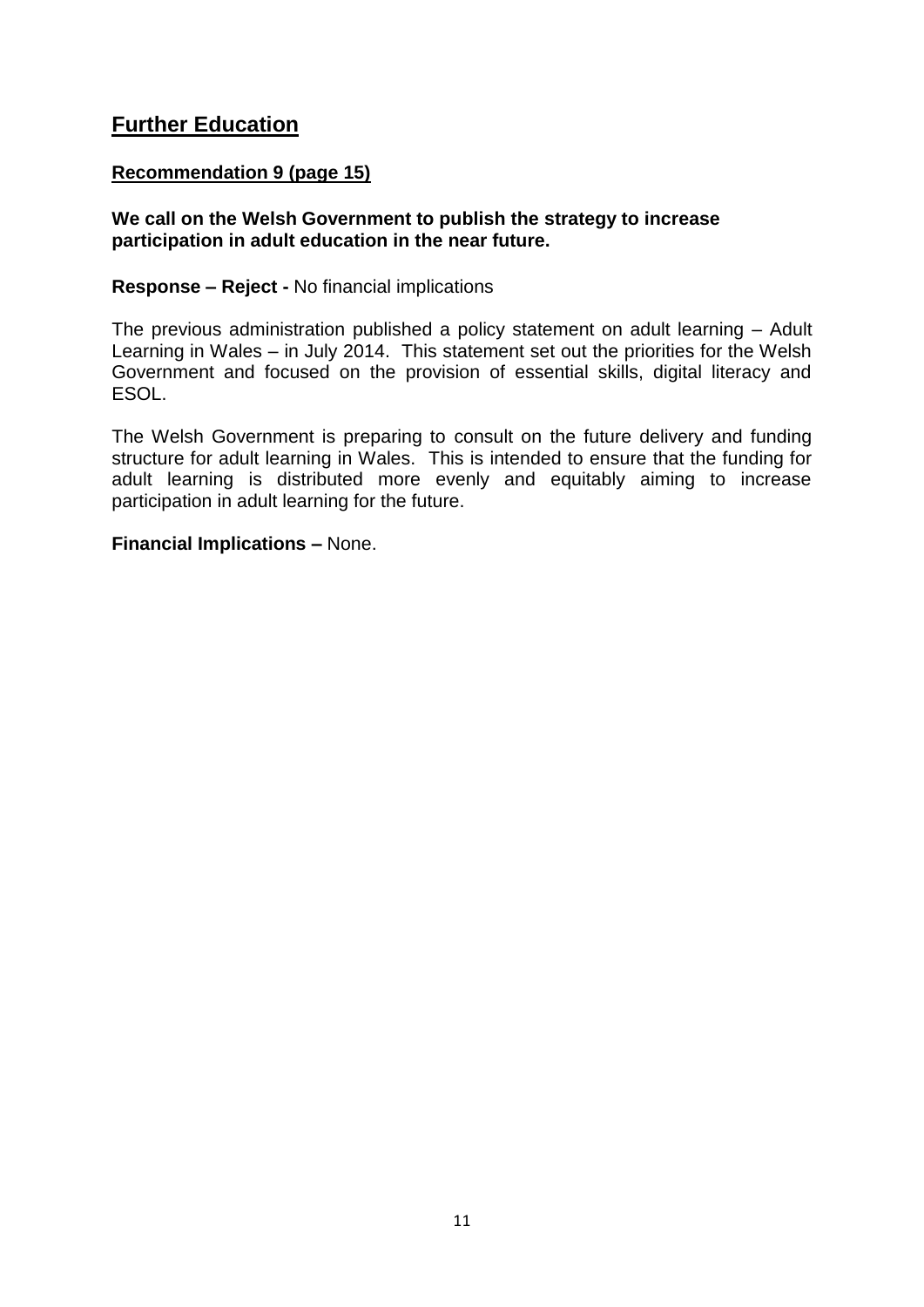# **Higher Education and student support**

## **Recommendation 10 (page 16)**

**We call on the Welsh Government to provide more detail about the source of this funding and the financial planning which underpins this decision as a matter of priority.** 

## **Response – Accept**

The final budget confirms that £5m will be allocated to the Higher Education Funding Council in the financial years 2018-19 and 2019-20 to help mitigate the financial impact of the decision to maintain maximum tuition fee levels at £9,000. The funding has been provided as part of the final Budget discussions with the Cabinet Secretary for Finance following my statement in October.

That statement acknowledged the decision may cause some short-term challenges within our university sector and that financial plans will have included additional income from increased tuition fees.

I sent a letter to the committee on the 30 October outlining the statistical calculations behind the allocation. I am keen to emphasise that these calculations have been prepared by a statistical team that is a part of a wider financial management system that has been set up to ensure that Welsh Government operates an effective and efficient assurance and accountability system to manage the student loans and grants system in Wales.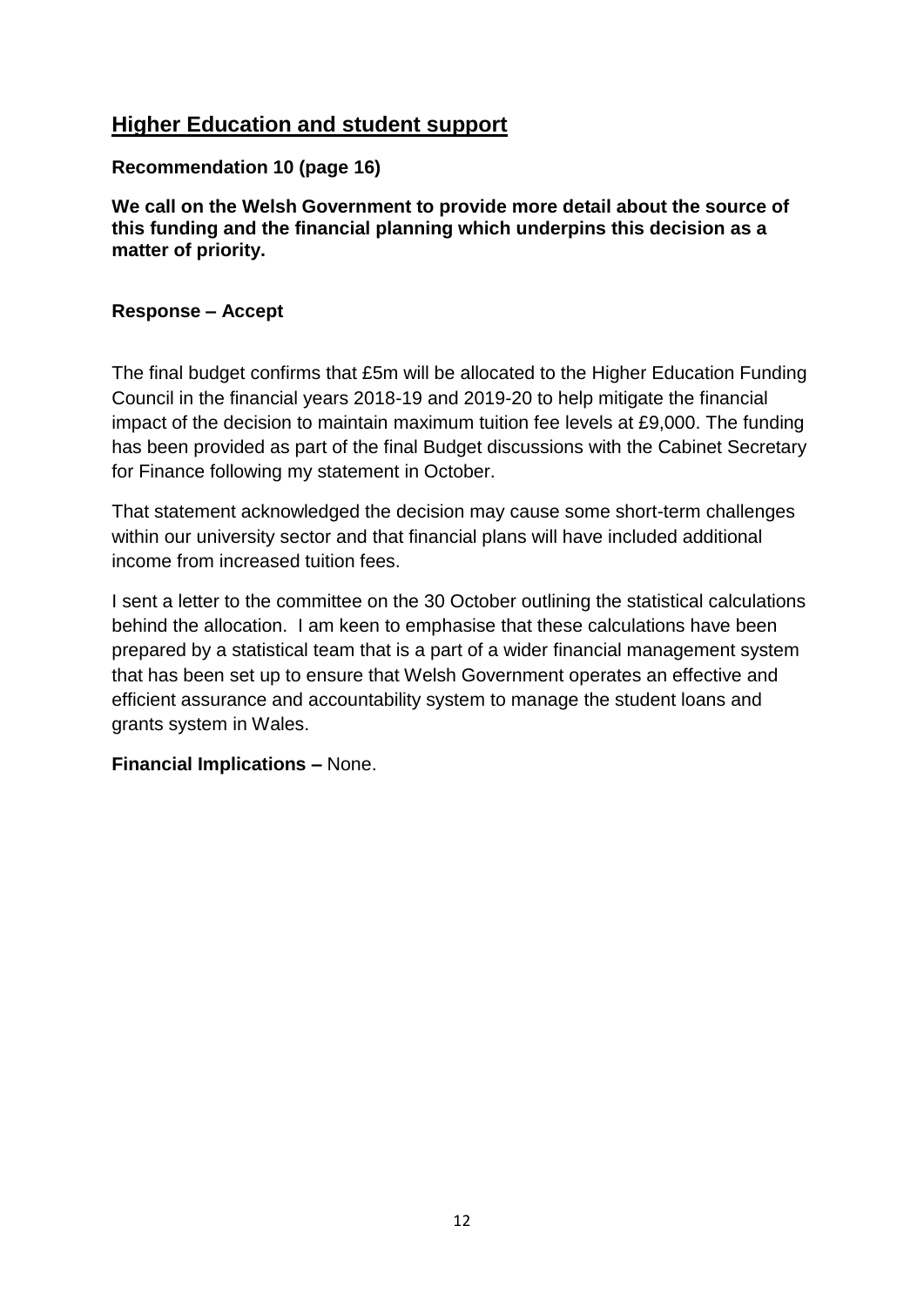# **Health, Wellbeing and Sport**

# **Presentation of information**

**Recommendation 11 (page 19)**

- **For this financial year, we call on the Welsh Government to monitor closely the Health Boards' production of the expected CRIAs and hold them to account for their delivery.**
- **For future financial years we call on the Welsh Government to:**
	- **undertake its own CRIA in relation to the Draft Budget(see recommendation 1);**
	- **present more clearly in the Draft Budget documentation how resources for children and young people are being allocated.**
- **In adopting a more integrated approach to his future strategy, we urge the Cabinet Secretary for Health and Social Services to ensure that resources relating to children and young people are presented clearly so that we can monitor their affordability, the extent to which they are being prioritised, and their delivery of value for money**.

# **Response – Accept in principle**

Health Boards are required to ensure that they undertake Children's Rights Impact Assessments as part of their budgeting and planning process. This requirement is enshrined in both the Integrated Medium Term Planning Guidance, that was issued for 2018-19 on the 11<sup>th</sup> October, and the Local Health Board Revenue Allocation, that was issued on the  $21<sup>st</sup>$  December. As part of the review of 2018-19 health board plans, Welsh Government will monitor compliance with this requirement.

As outlined in our evidence paper, NHS service provision in relation to children and young people, children's medical conditions and general health of children is funded primarily through the annual revenue allocations to health boards. Given the universal nature of health services, planned spending is not routinely identified by age category. However, we will consider for future budgets how we can present better information on how our spending plans impact on services for children and young people.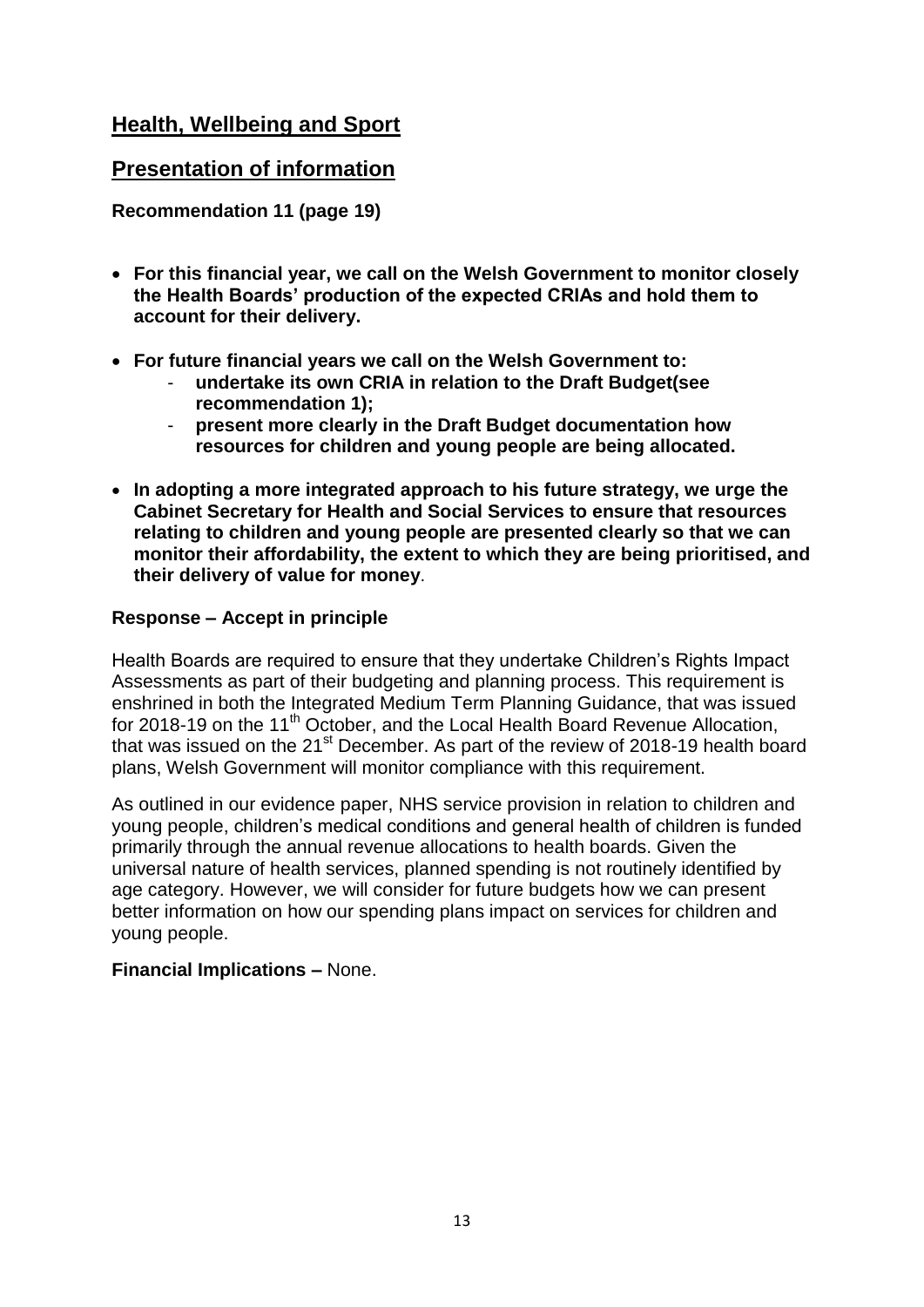# **Children and Adolescent Mental Health Services (CAMHS)**

## **Recommendation 12 (page 20)**

**We welcome the recurring funding for CAMHS announced in 2016-17, and the detail about the specific areas it was intended to fund. We call on the Welsh Government to provide clarity on:**

- **the proportion of the recurring additional CAMHS funding allocated to each Health Board in 2018-19 and 2019-20;**
- **the Welsh Government's expectations about the areas of CAMHS on which that funding should be spent;**
- **the expected outcomes for that spend and the methods by which they will be monitored.**

#### **Response – Accept**

In May 2015 the Welsh Government agreed an additional £7.65m per annum towards improving mental health services for children and young people. In 2016 we also announced additional investment of £318,000, taking total investment in CAMHS to almost £8m p.a.) to fund work with the third sector to employ support workers for young people experiencing the most severe mental illness. Working with Early Intervention in Psychosis teams the workers will work with young people to facilitate their engagement in education, employment and social activities. The amount of funding will not decrease for 18-19 nor 19-20.

The funding was split as follows:

- £2.7m to develop crisis intervention teams
- £2m to develop new neurodevelopmental services
- £1.1m to expand provision for psychological therapies
- £800,000 to improve children's local primary mental health support
- £800,000 to develop early intervention in psychosis teams and a further £318,000 for third sector support workers
- £250,000 to improve provision for those in the youth justice system

Health Board allocation of these additional monies was based on population number of under 18 year olds from the 2011 census. This breaks down as follows;

Abertawe Bro Morgannwg were allocated £1,221,946 (£1.222m). This breaks down to:

| • Neurodevelopmental                           | £0.330m |
|------------------------------------------------|---------|
| • Local Primary Mental Health Support Services | £0.132m |
| • Psychological Therapies                      | £0.182m |
| • Crisis $/$ s136                              | £0.446m |
| • Early Intervention Psychosis                 | £0.132m |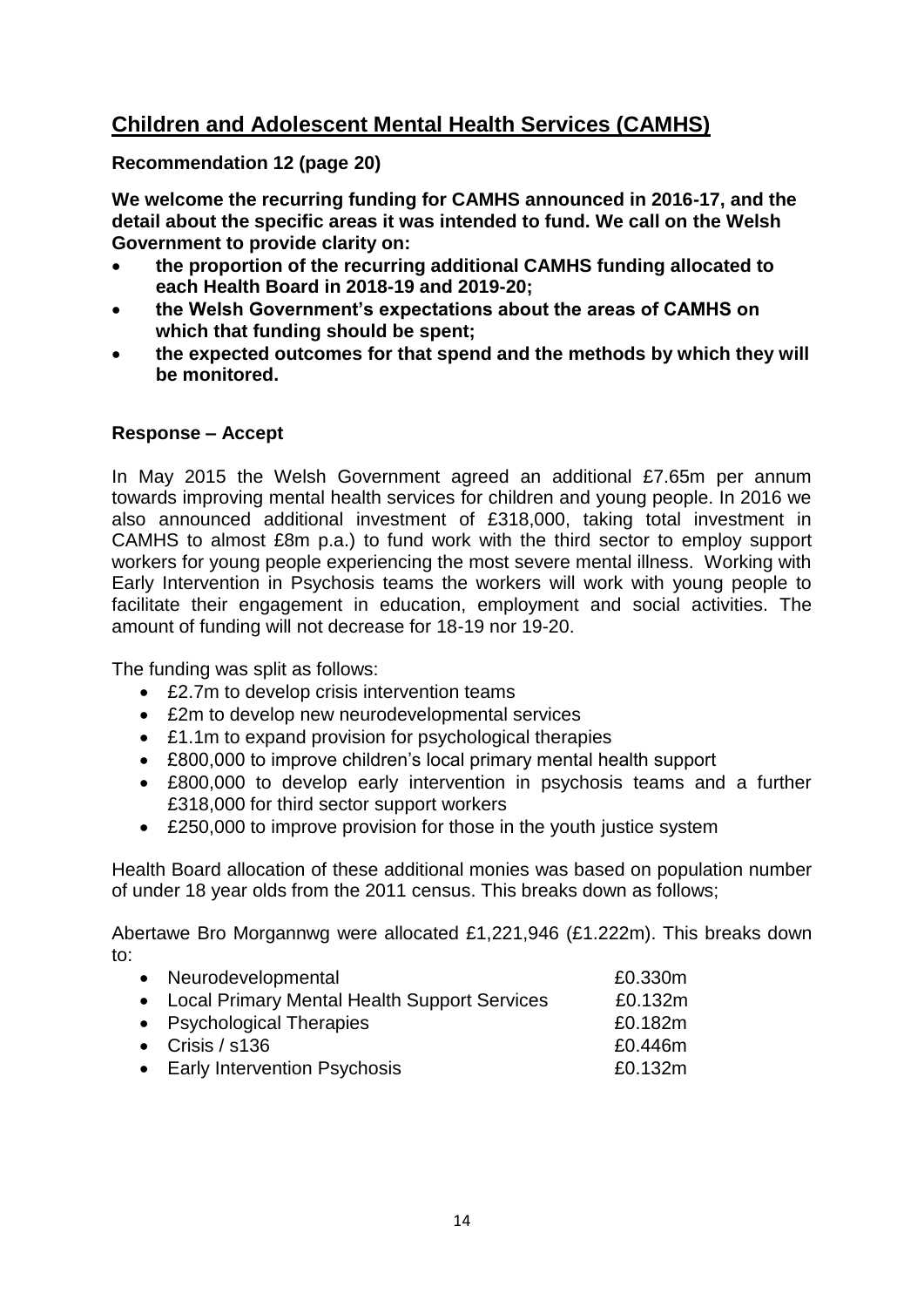Aneurin Bevan were allocated £1,451,912 (£1.452m). This breaks down to:

| • Neurodevelopmental                           | £0.393m |
|------------------------------------------------|---------|
| • Local Primary Mental Health Support Services | £0.157m |
| • Psychological Therapies                      | £0.216m |
| • Crisis $/ s136$                              | £0.530m |
| • Early Intervention Psychosis                 | £0.157m |

Betsi Cadwaladr were allocated £1,646,665 (£1.647m). This breaks down to:

| • Neurodevelopmental                           | £0.445m |
|------------------------------------------------|---------|
| • Local Primary Mental Health Support Services | £0.178m |
| • Psychological Therapies                      | £0.245m |
| • Crisis $/ s136$                              | £0.600m |
| • Early Intervention Psychosis                 | £0.178m |

Cardiff and Vale were allocated £1,176,625 (£1.177m). This breaks down to:

| $\sim$ . The second contract with the second term in the second term in the second term in $\sim$ |         |
|---------------------------------------------------------------------------------------------------|---------|
| • Neurodevelopmental                                                                              | £0.318m |
| • Local Primary Mental Health Support Services                                                    | £0.127m |
| • Psychological Therapies                                                                         | £0.175m |
| • Crisis / $s136$                                                                                 | £0.429m |
| • Early Intervention Psychosis                                                                    | £0.127m |

Cwm Taf were allocated £984,054. This breaks down to:

| • Neurodevelopmental                           | £0.198m |
|------------------------------------------------|---------|
| • Local Primary Mental Health Support Services | £0.079m |
| • Psychological Therapies                      | £0.109m |
| • Crisis $/ s136$                              | £0.268m |
| • Early Intervention Psychosis                 | £0.080m |
| • CAMHS Youth Offending Teams - nursing posts  | £0.250m |

Hywel Dda were allocated £873,096. This breaks down to:

| Neurodevelopmental<br>$\bullet$                                  | £0.236m |
|------------------------------------------------------------------|---------|
| <b>Local Primary Mental Health Support Services</b><br>$\bullet$ | £0.094m |
| <b>Psychological Therapies</b><br>$\bullet$                      | £0.130m |
| Crisis / s136                                                    | £0.319m |
| <b>Early Intervention Psychosis</b><br>$\bullet$                 | £0.094m |
| Powys were allocated £295,702. This breaks down to:              |         |
| Neurodevelopmental                                               | £0.080m |
| <b>Local Primary Mental Health Support Services</b><br>$\bullet$ | £0.032m |
| <b>Psychological Therapies</b>                                   | £0.044m |
| Crisis / s136<br>$\bullet$                                       | £0.108m |
| Early Intervention Devehocie                                     | cu ussu |

• Early Intervention Psychosis **EXACT 6** E0.032m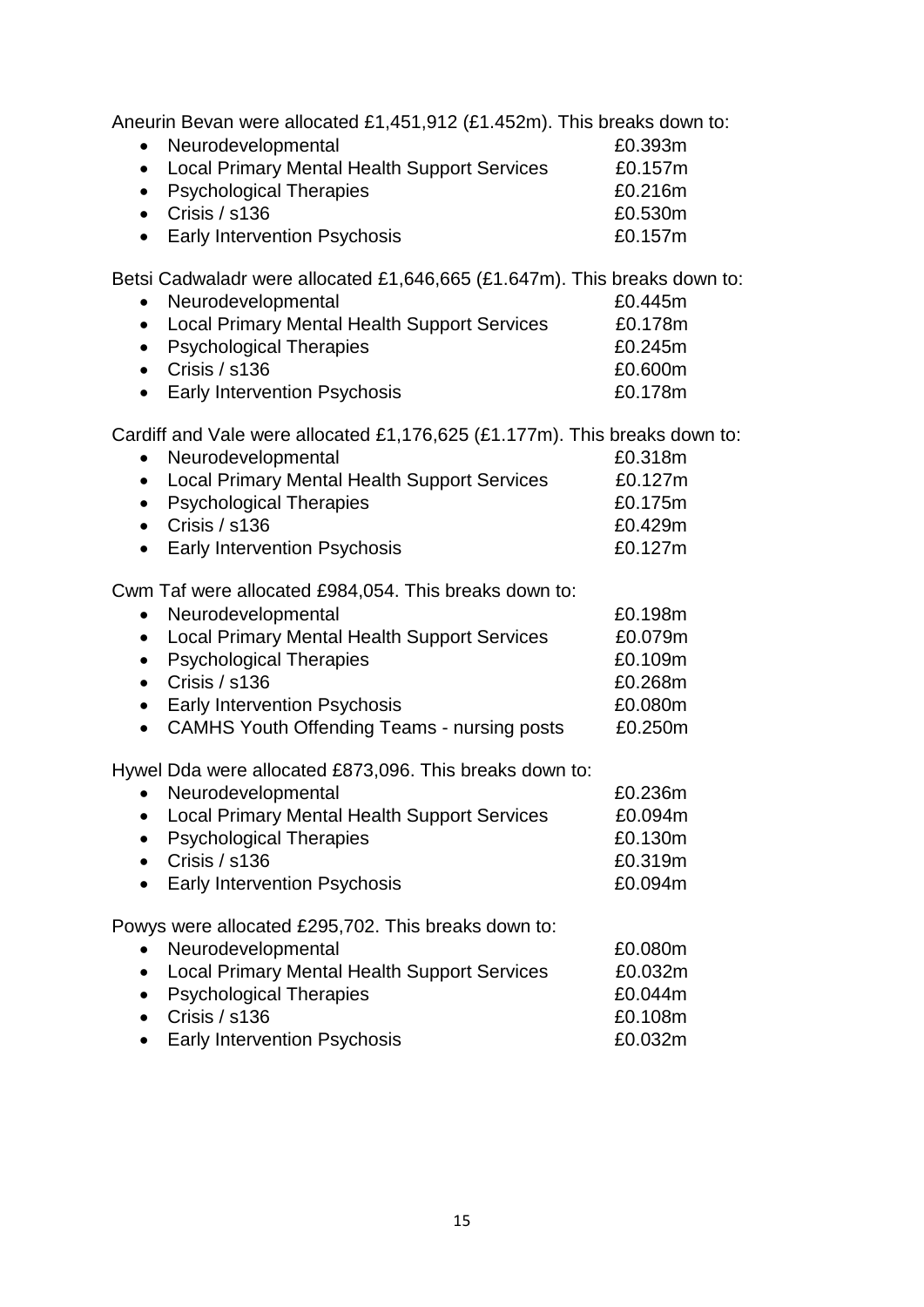Transitional Support Workers (under 18s population)

|                        | 2017-18<br>onwards |
|------------------------|--------------------|
| Abertawe Bro-Morgannwg | £52,755            |
| Aneurin Bevan          | £62,284            |
| <b>Betsi Cadwaladr</b> | £70,790            |
| Cardiff and Vale       | £50,949            |
| Cwm Taf                | £31,556            |
| <b>Hywel Dda</b>       | £37,519            |
| Powys                  | £12,646            |
| Total                  | £318,500           |
|                        |                    |

The bids for monies from the £7.65m for recruitment specific spending are regularly monitored. We also regularly check on progress of the establishment of the new crisis care and Neurodevelopment teams.

We have in place a Children and Young People Delivery Assurance Group, member representation includes each CAMHS clinical lead, Children's Commissioners office, 3rd sector organisations, ADSS, ADEW, the group meet quarterly and this is where the opportunity to scrutinise the work of CAMHS is given. The Cabinet Secretary meets with health board vice chairs on a quarterly meeting, CAMHS is a standing item on the agenda.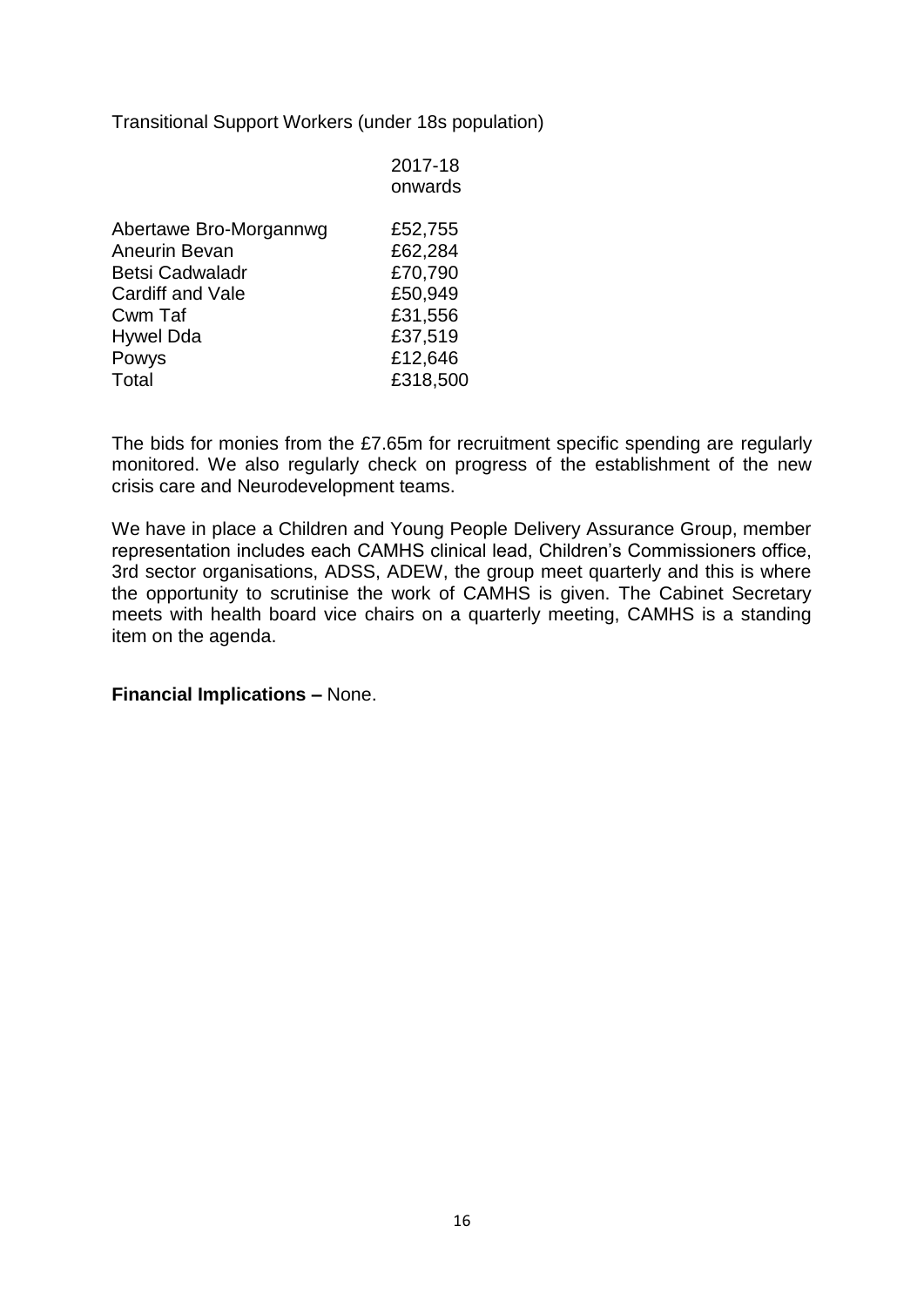# **Disabled children**

# **Recommendation 13 (page 21)**

## **We urge the Welsh Government to monitor closely support for disabled children and to ensure that resourcing decisions prioritise them.**

# **Response - Accept.**

The Welsh Government ensures the needs of disabled children are given full consideration in funding decisions and we monitor the impact of support provided through grants and other funding routes to ensure the agreed outcomes are achieved.

The Social Services Third Sector Grant Scheme funds third sector organisations to provide support for disabled children and their families and carers. This includes Family Fund awarded £1.5 million over three years (plus an additional £400k for 2016-17) as well as Learning Disability Wales, Carers Wales and the All Wales Forum.

The current grant scheme ends in March 2019 and arrangements for a successor scheme are being developed. In developing that scheme we will set grant funding criteria that enable the available funding to be allocated across priority areas including disabled children.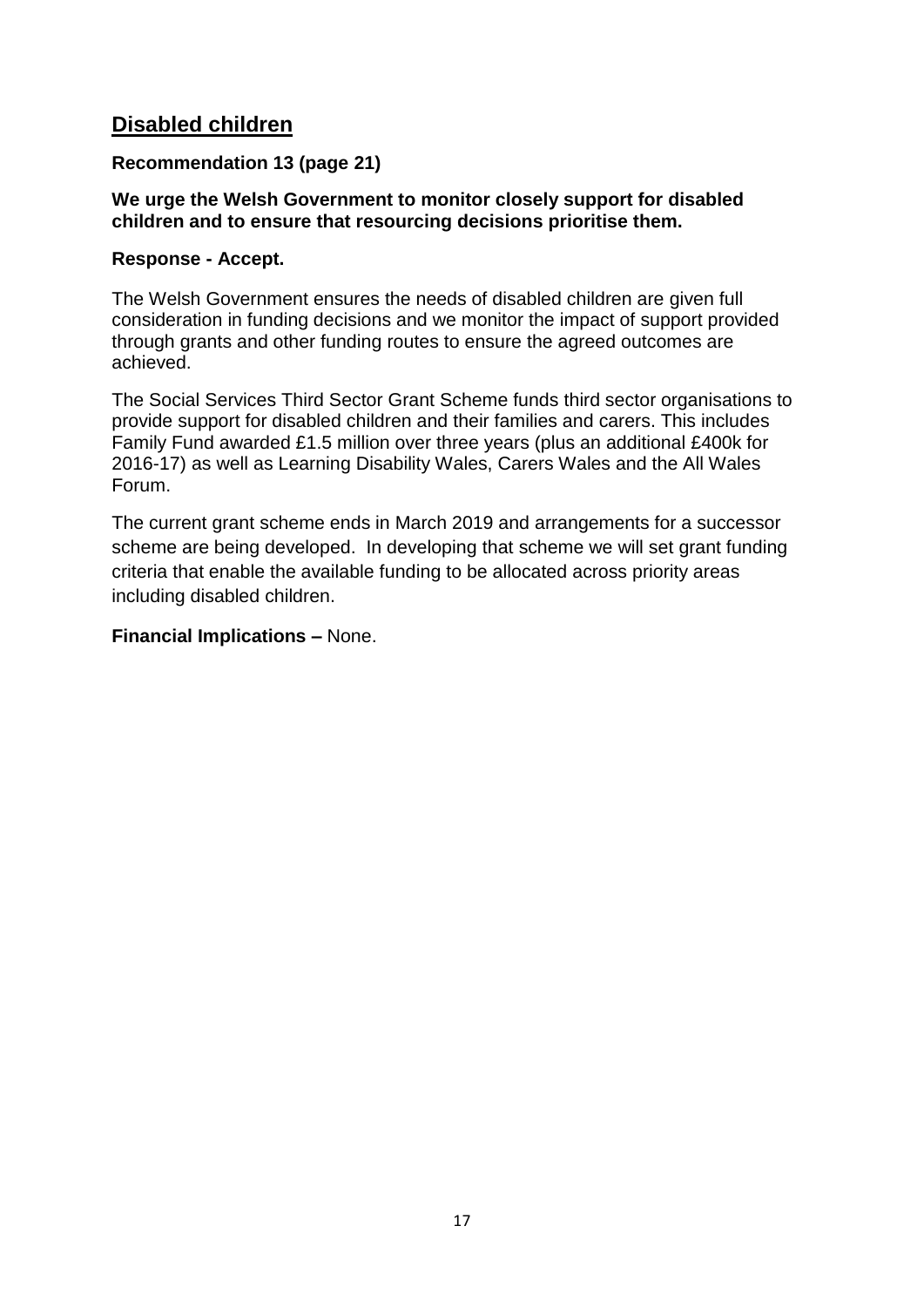# **Neonatal services**

# **Recommendation 14 (page 21)**

**Standards should drive the allocation of resources – including budgets –and we urge the Welsh Government to publish the latest edition as a matter of urgency in order to enable the delivery of sustainable, high quality and wellstaffed neonatal services across Wales.**

# **Response – Accept in principle**

The revised Neonatal Standards will use the most up to date evidence and best practice guidelines to make them clinically and operationally relevant. The Wales Neonatal Network will support and monitor the implementation of the standards and provide evidence-based and timely advice to the Health Boards, the Welsh Health Specialised Services Committee (WHSSC) and the Welsh Government in relation to neonatal services. The Welsh Government expects Health Boards to work together, with the Wales Neonatal Network, to deliver appropriate and safe neonatal services within the resources available to them.

From January 2018, the governance arrangement for the Wales Neonatal Network will be transferred from the WHSSC to the NHS Wales Health Collaborative. The Wales Neonatal Network will be overseen by the Wales Neonatal Network Board which will be chaired, on behalf of NHS Wales, by the designated lead for neonatal services. The Wales Neonatal Network Board will then be accountable to NHS Wales through the Collaborative Executive Group, which in turn will report to the Collaborative Leadership Forum.

The WHSSC Joint committee agreed in March 2017 to support the standards in principle and requested that a baseline assessment be undertaken by the Health Boards against the revised standards. The Health Boards have undertaken a self assessment and the report was discussed at the WHSSC Joint Committee in November. Due to the change of governance arrangements from January 2018 the WHSSC Joint Committee decided that the standards should be presented to the Collaborative Executive Group for consideration early in the new year. Once the standards have obtained all necessary clearances they will be published by the Neonatal Network.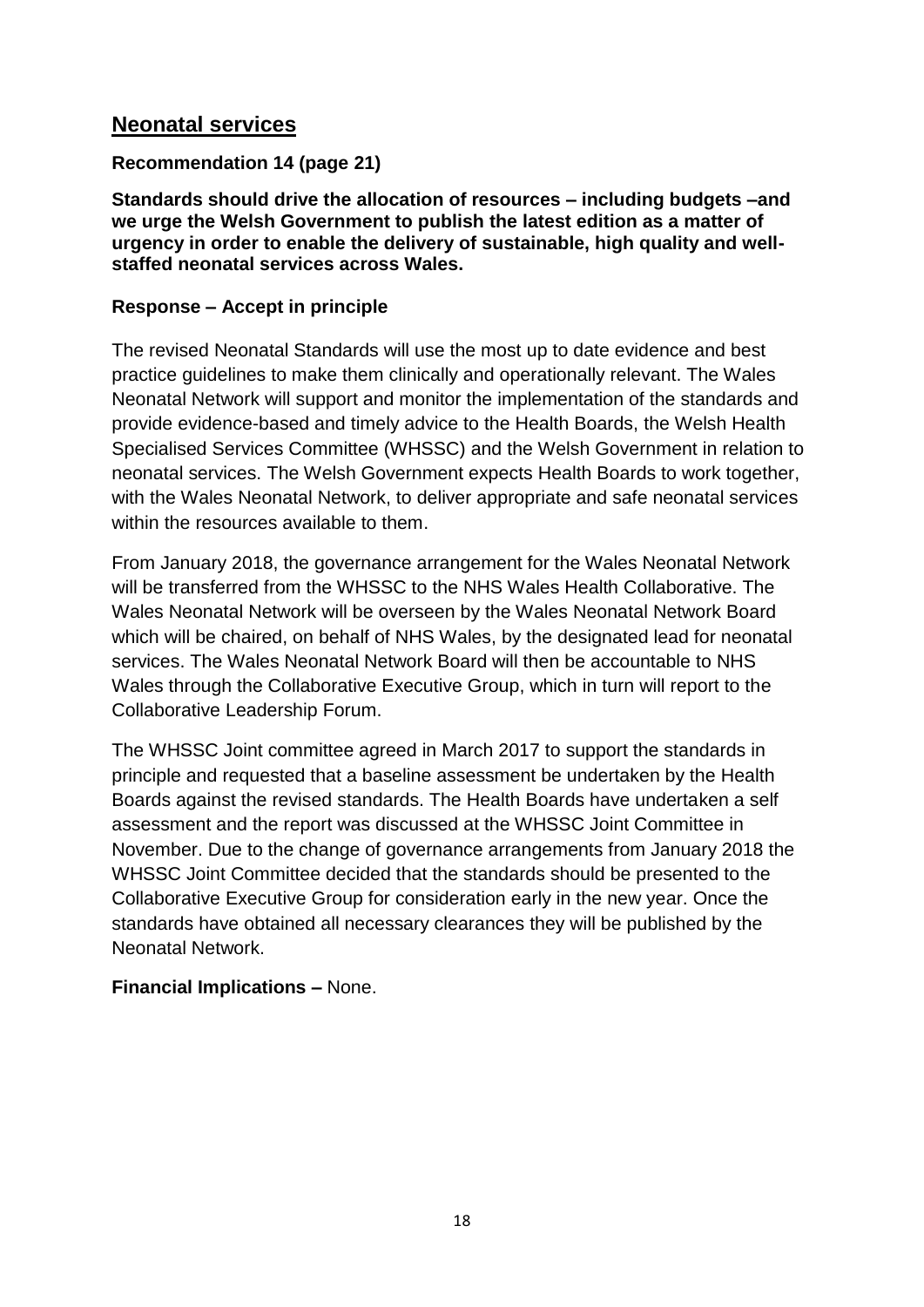# **School Nursing**

# **Recommendation 15 (page 22)**

## **We would welcome further detail in Welsh Government Draft Budgets about the**

**Resources allocated to deliver school nursing, in accordance with the framework, across Wales. This will enable us to monitor more effectively the service's affordability and its delivery of value for money, and to ensure that it is receiving an appropriate level of prioritisation relative to other service areas.**

## **Response – Accept**

Health boards fund delivery of the School Nursing service from their discretionary allocations. The School Nursing framework published by Welsh Government in May 2017 sets out how these services should be provided with key elements to delivery. It requires that there is an identified registered school nurse to every mainstream secondary school and its cluster of feeder primary schools, stipulating that the service is to be provided by the NHS on an all-year basis. The service should be delivered through a prudent healthcare approach that utilises the expertise from the skill mix within the school nursing teams.

Health Boards have already achieved several components of the Framework. This includes all year round provision of registered school nurses, with a nurse named against each comprehensive school and its cluster of feeder primary schools.

Welsh Government will be setting up a monitoring group in early 2018 to develop key performance indicators to which Health boards can provide assurance of service delivery. A School nursing leads forum currently provides advice and assurance to Welsh Government officials and works collaboratively to ensure the implementation of the new framework.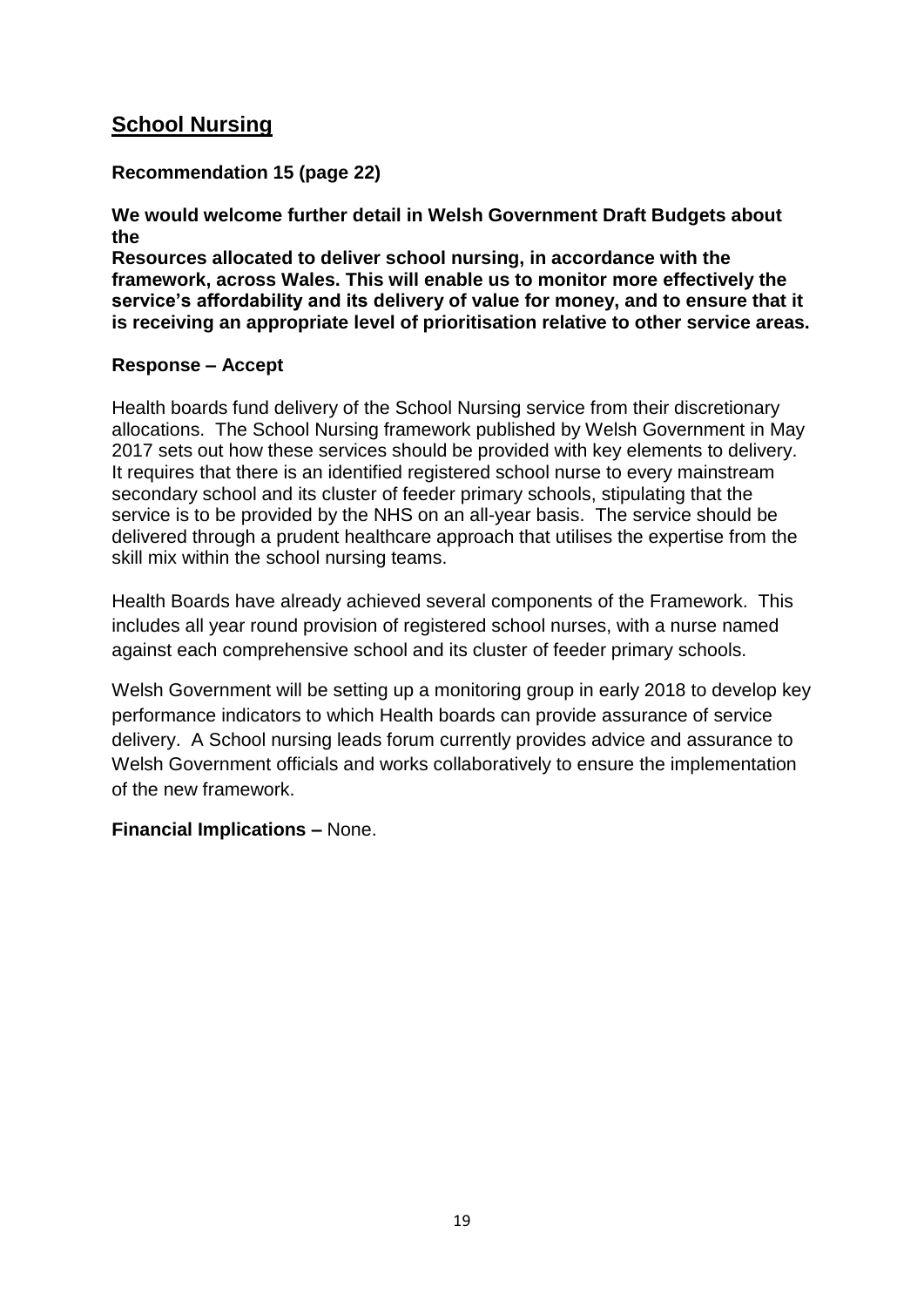# **Sport and physical activity**

# **Recommendation 16 (page 22)**

**Further to the transfer of responsibility for sport to the Minister for Culture Tourism and Sport, we would welcome clarification of how the two portfolios will be aligned across government to deliver the objective of increasing physical activity levels in children and young people.**

## **Response – Accept**

The Welsh Government will ensure that policy development across public health and sport will be closely aligned to increase levels of physical activity across Wales. We have tasked Sport Wales and Public Health Wales to work together to develop an approach to increase levels of physical activity across Wales. This will include close alignment with Natural Resources Wales and will include the establishment of a new outcomes framework for physical activity, some shared performance measures, actions and methods for evaluating impact and value for money. Initial progress will be reported back to Ministers in early 2018. Furthermore, the Public Health Wales Act places a requirement on Welsh Ministers to publish a national strategy on preventing and reducing obesity, where engaging in physical activity and tackling sedentary lifestyles will play an important role. This work is being led by the Chief Medical Officer and both the sport sector and health sectors are fully engaged in the development work.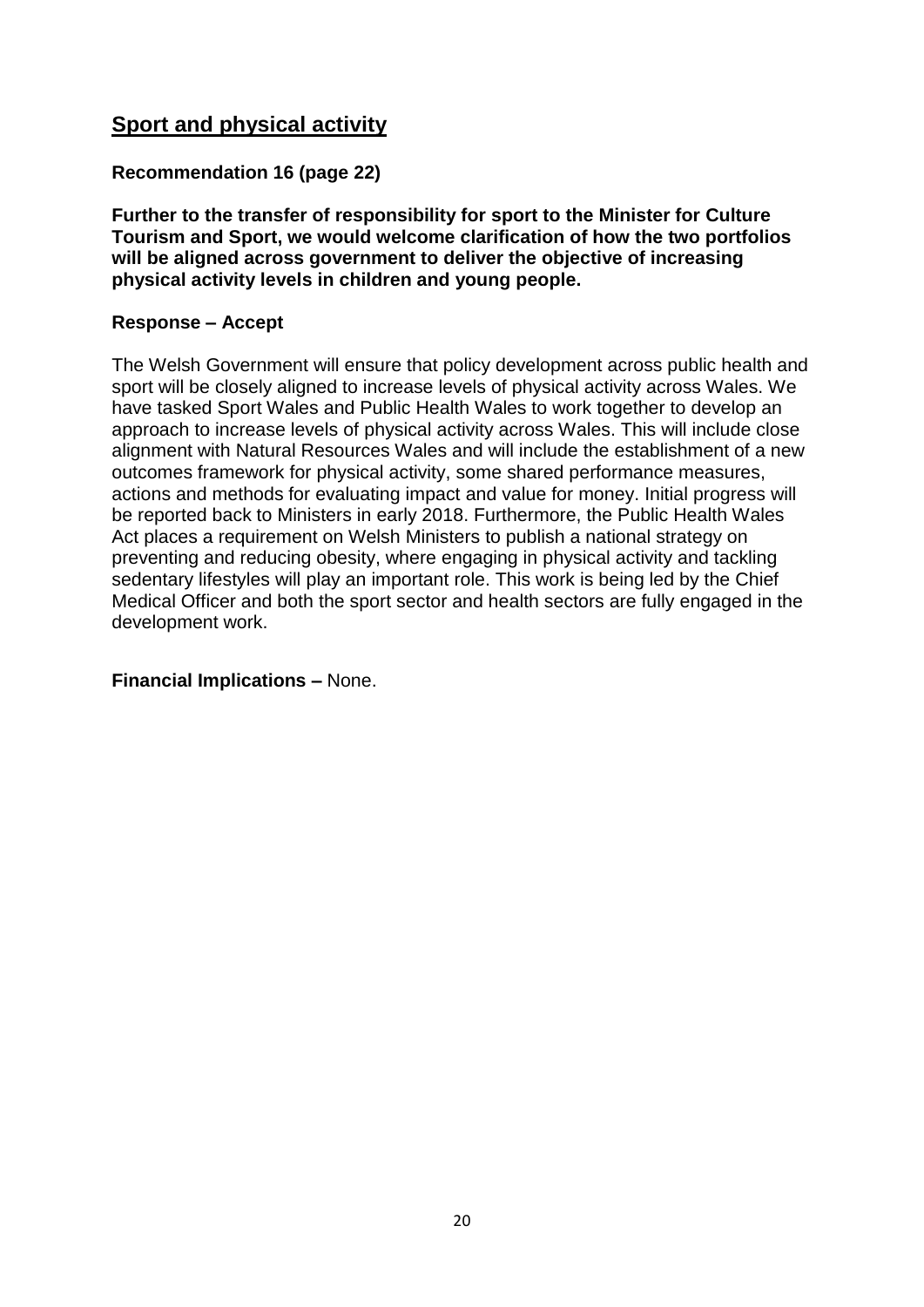# **Communities and Children**

# **Childcare Offer**

# **Recommendation 17 (page 25)**

**We call on the Welsh Government to provide a response to the Childcare Capacity in Wales report, detailing:**

- **its projections for the sector's capacity between now and the anticipated roll out of the programme on an all-Wales basis;**
- **actions the Welsh Government will need to take to increase that capacity to deliver the programme on an all-Wales basis;**
- **the projected capital and resource costs associated with reaching the necessary level of capacity**

# **Response – Accept in principle**

Further research into the sector's capacity and its ability to expand will continue between now and anticipated full roll out of the childcare offer programme. An evaluation of the early implementer areas will be ongoing through phased roll out and will be identifying any issues with capacity and any challenges faced in areas around the country.

The total number of childcare places in Wales increased from 76,000 in 2012 to 84,000 in 2017 indicating the growing nature of the childcare sector in Wales. A survey with childcare providers was undertaken by Alma Economics in 2017 on behalf of Welsh Government (full research report due to be published on 10 January 2018). Survey findings indicated that 60% of respondents had available spaces to take on more children. Providers were asked about their ability and willingness to expand the provision they offered. From the responses, Alma Economics estimate that current providers could deliver up to 17,800 new places for 3-4 year olds across Wales. It should be noted that this is an indicative estimate only and that forecasting potential capacity has a range of limitations and should be interpreted accordingly due to the variety of unknown factors including, but not limited to, services required, funding rates, availability of capital funding, staff sufficiency and area specific issues.

On 15 December the Welsh Government launched its 10 year childcare, play and early years workforce plan. We want to develop a highly skilled childcare and play workforce which, over time, is highly regarded as a profession and a career of choice. We want to ensure the right people with the right behaviours and skills are attracted to a career in the childcare and early years sector; and we want society to value the vital role the sector plays in supporting our children to learn and develop.

To meet the aspiration of the plan we have focused on 3 key themes: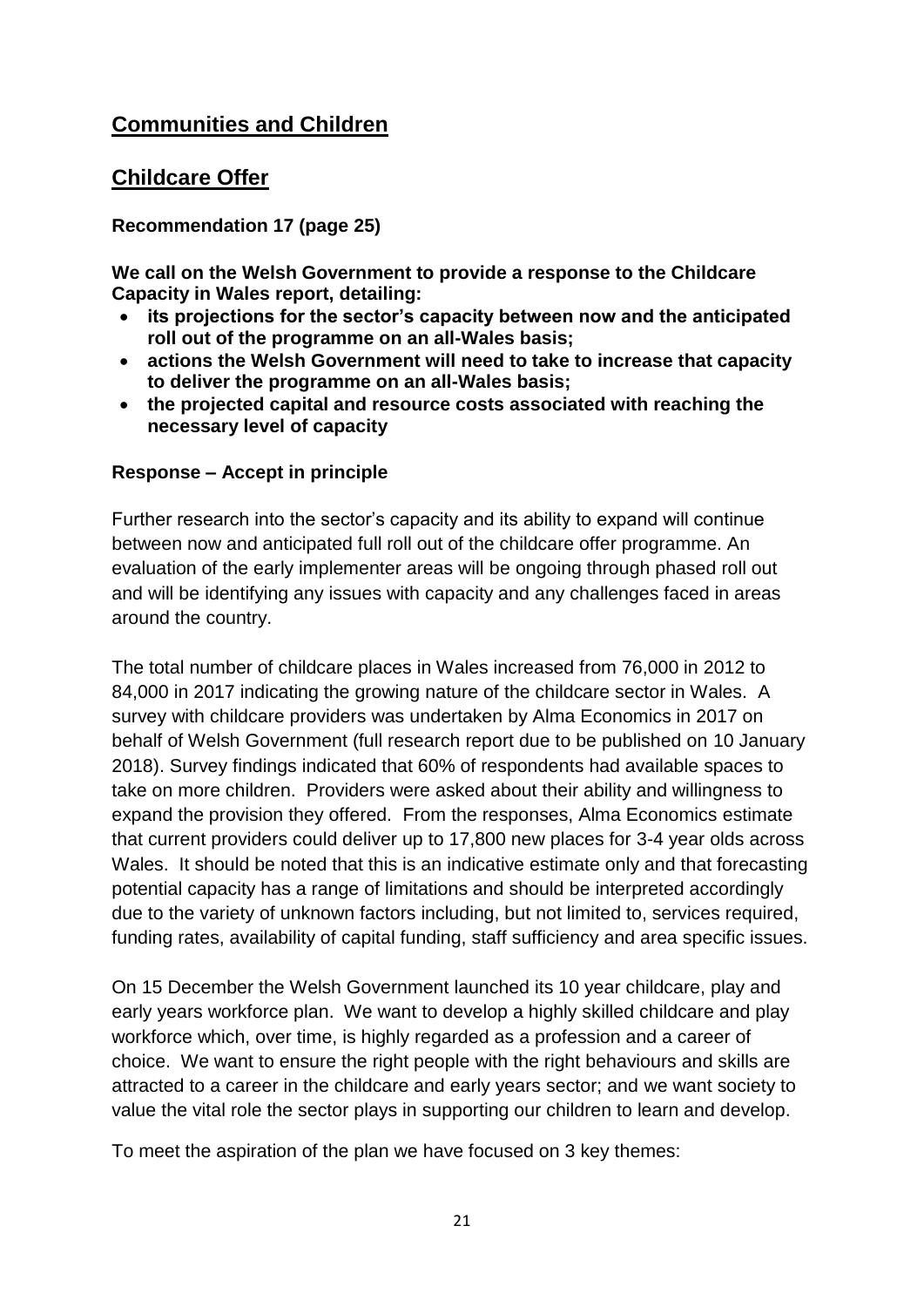- Attracting high quality new recruits;
- Raising standards and skills; and
- Investing in capacity and capability

We recognise there are many challenges for the sector in current economic climate with raising costs such as the National Living Wage, pensions and business rates and the impact of these costs on the sectors ability to grow sustainably. To support the sector, we will prioritise support to assist with their business growth and skills development. Whilst the plan is a 10 year vision, we will focus initially on the actions we will take in this Assembly term.

For example, we have already committed £100,000 over the next 3 years to support those providers working with early implementer local authorities and for those seeking to expand their business or become a new business start up. This grant will assist to support childcare providers to increase the number of childcare places available across Wales.

As part of our business support approach we will, in partnership with Business Wales and Cwlwm, support the sector with access advice on areas such as financial planning, business planning and regulatory requirements.

From April 2018, we will increase the small business rate relief we are able to offer to childcare providers from £12,000 to £20,500. We have also committed to exploring how best to support the sector in the future including consideration of Scotland's Barclay Review on non-domestic rates published in 2017.

A key element of our early implementation plans will be the introduction of a new suite of qualifications for the sector across levels 1-5. These qualifications are currently under development to be ready for teaching in September 2019. To support the introduction of the qualifications we will be working in partnership with Social Care Wales, to raise the profile of the sector and to commence mapping workforce capacity and capability in taking forward the implementation of the workforce plan.

Collectively, these actions will provide targeted investment in the sector to support its capacity and build the necessary capability, alongside the revenue funding to support the childcare offer which increases to £25m in 2018-19, and to £45m in 2019-20, and £60m of capital up until the end of this Assembly term for investment in childcare settings alongside the 21st Centuries Schools and Education programme.

**Financial Implications –** Any additional costs will be drawn from existing programme budgets as identified above.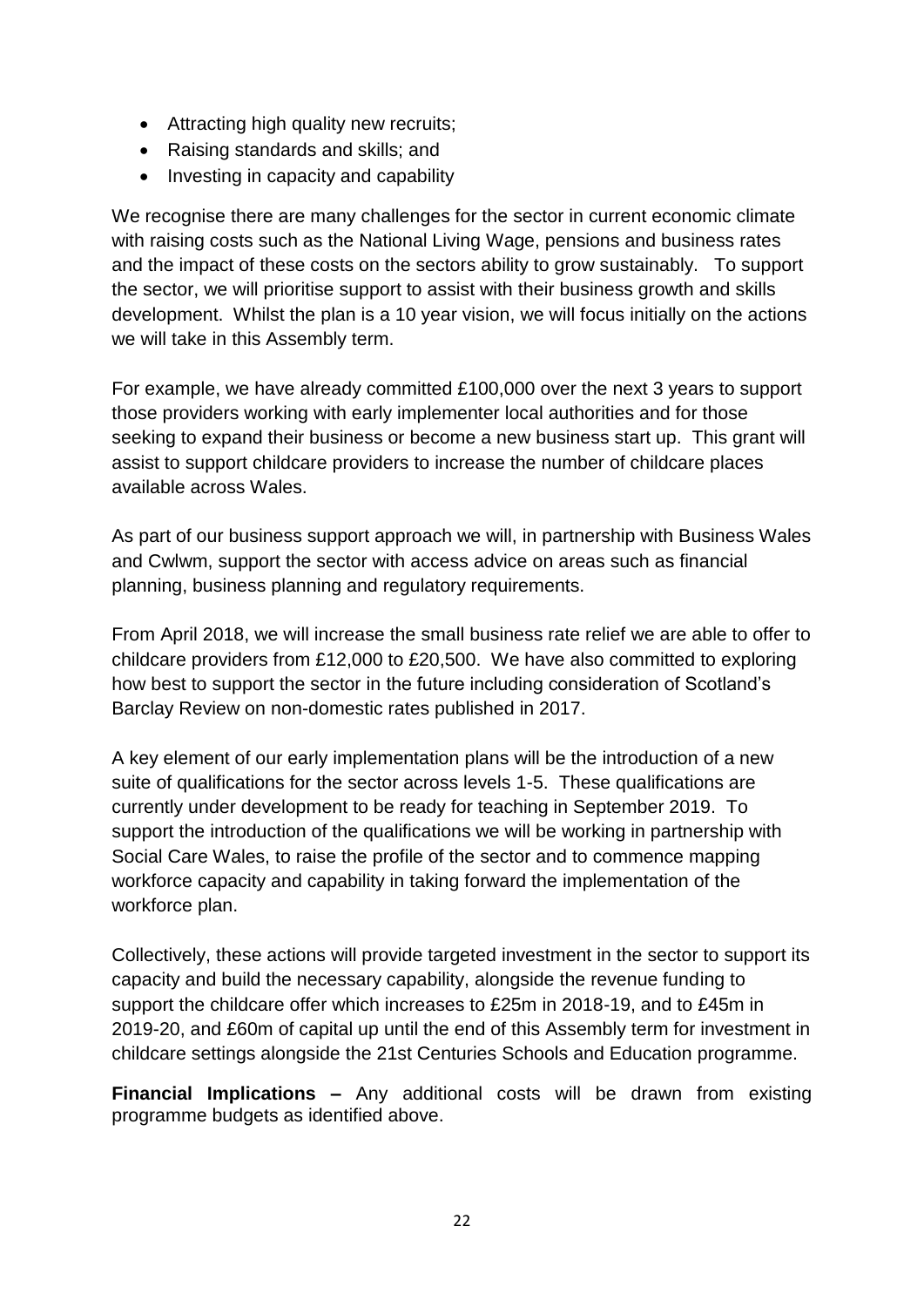# **Recommendation 18 (page 25)**

**We share the Children's Commissioner for Wales' concerns that children whose parents are not employed will fall even further behind their peers if they miss out on this provision. We call on the Welsh Government to look closely at the programme's focus, using the pilot period to:**

- **consider expanding provision to include parents in education or training;**
- **consider carefully re-focusing the offer on each child's development needs as opposed to his or her parent(s) employment status;**
- **assess the inter-relationship between the new Childcare Offer and Flying Start childcare provision.**

# **Response – Reject**

There is growing recognition that, in Wales, the majority of children in relative income poverty live in a household where at least one person is working. The evidence is clear that well-paid work is the best route out of poverty, and the greatest protection against poverty. The childcare offer will help tackle in-work poverty by supporting parents into full-time employment and make it easier for parents to take up and retain employment. In particular it will help:

- women who wish to return to work who say that the costs of childcare is acting as a barrier, preventing them from returning to work or making changes to their employment to better suit their family's circumstances;
- working families on low incomes or living in poverty who say that childcare is unaffordable. The offer will help to increase the disposable income of those already in work by removing some of their childcare costs and allow parents to have employment choices, supporting people working part time to work more hours and supporting second earners into work;
- Children from disadvantaged families our childcare offer supports the delivery of two Welsh Government child poverty objectives:
	- o *To use all available levers to reduce the number of families living in workless households, as children living in workless households are particularly at risk of living in poverty.*
	- o *To address the growing issue of in-work poverty in Wales through the creation of a strong economy and labour market, which supports the tackling poverty agenda.*

The childcare offer is one of a suite of policies – including Flying Start, Families First, PaCE and the introduction of children's zones – which we are pursuing during this government term to support communities and to build resilience. We also have several schemes that can offer support to parents who wish to continue with, or return to, education. Parents in further education may apply for assistance with their childcare costs to the Financial Contingency Fund or to the Welsh Government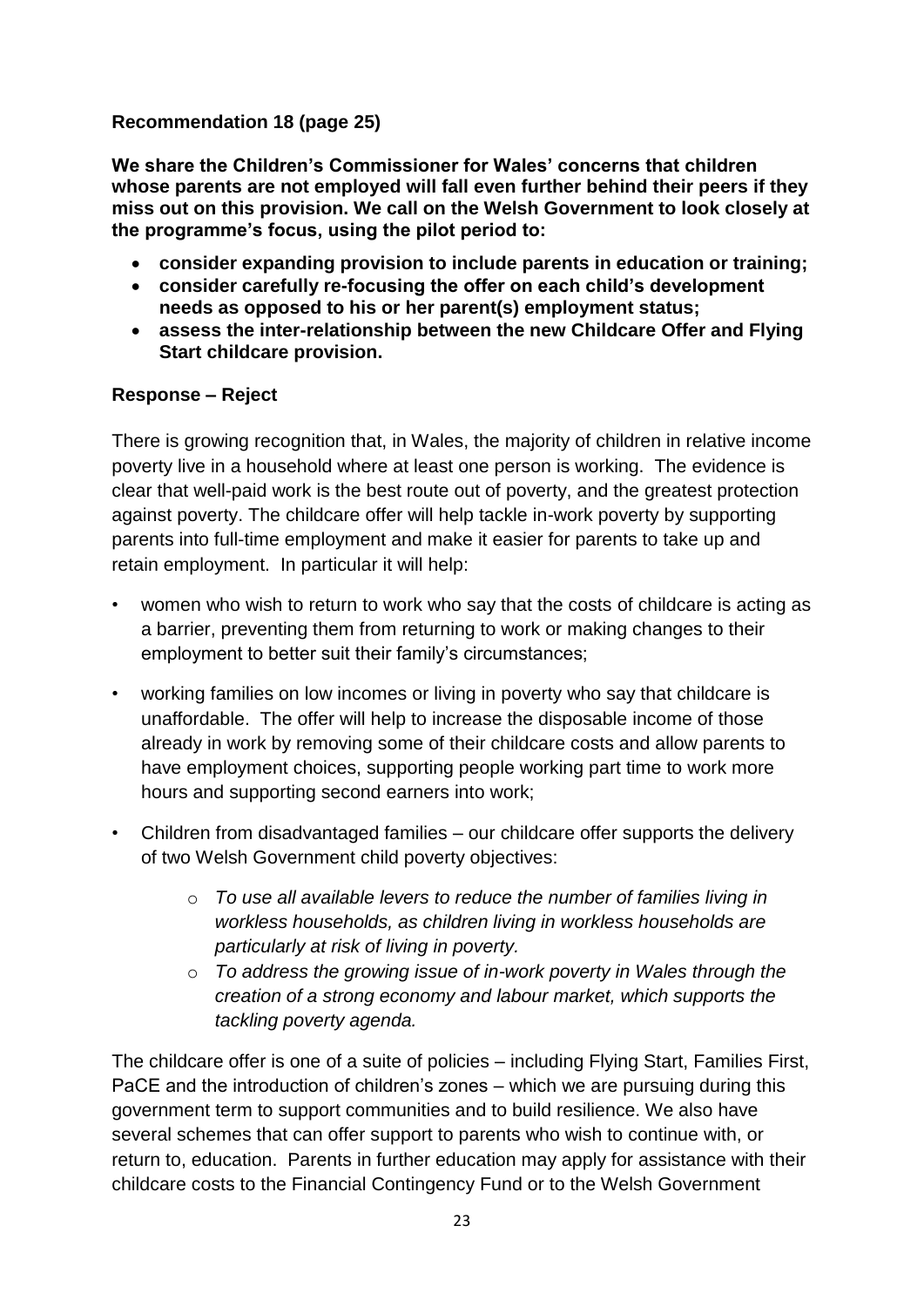Learning Grant. Parents in higher education may apply to the Childcare Grant or the Parents Learning Allowance. We have carefully considered the inter-relationship between these policies and feel there is a clear distinction with different target groups to ensure we are helping as many families as possible.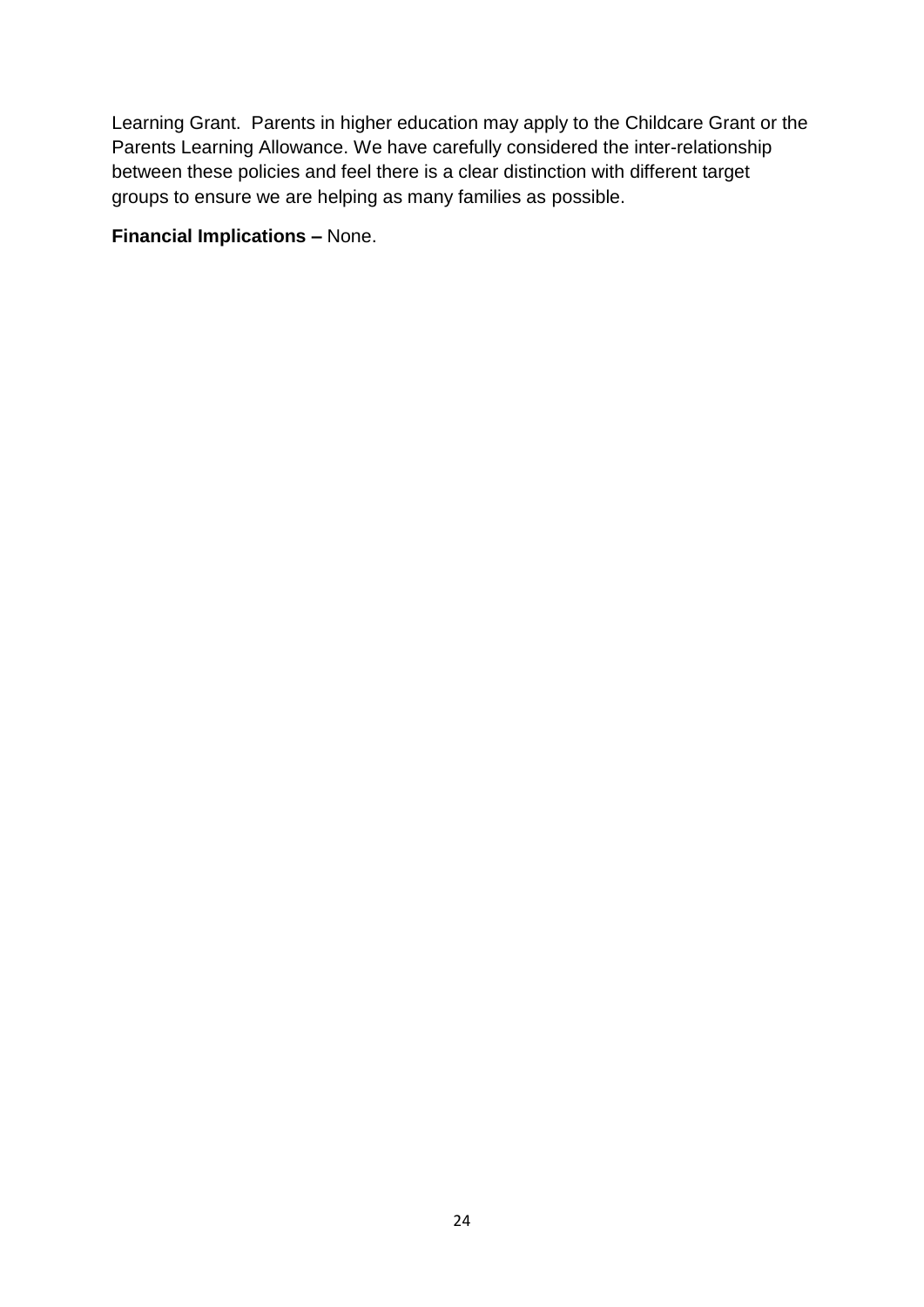# **CAFCASS**

**Recommendation 19 (page 26)**

**We call on the Welsh Government to keep under review the impact of the current static budget allocation on CAFCASS' ongoing performance. Given the potentially life-changing decisions resulting from family court advisers' assessments (e.g. whether a child can be adopted), we ask that particular attention is paid to this budget's impact on the time available to conduct those assessments and on court advisers' caseloads. We request that:**

- **a CRIA is undertaken on this budget decision and shared with us;**
- **six monthly updates on the assessment of the impact of the static budget on CAFCASS' performance are shared with us.**

# **Response – Accept – no financial implications**

Cafcass Cymru accepts the committee's recommendations and will aim to publish a CRIA by the end of March 2018, following a brief consultation exercise with stakeholders within the family justice system. This will enable us to synchronise the CRIA and the six monthly updates to the committee with our budget monitoring schedule for 2018-19 onwards.

**Financial Implications –** Any additional costs will be drawn from existing programme budgets.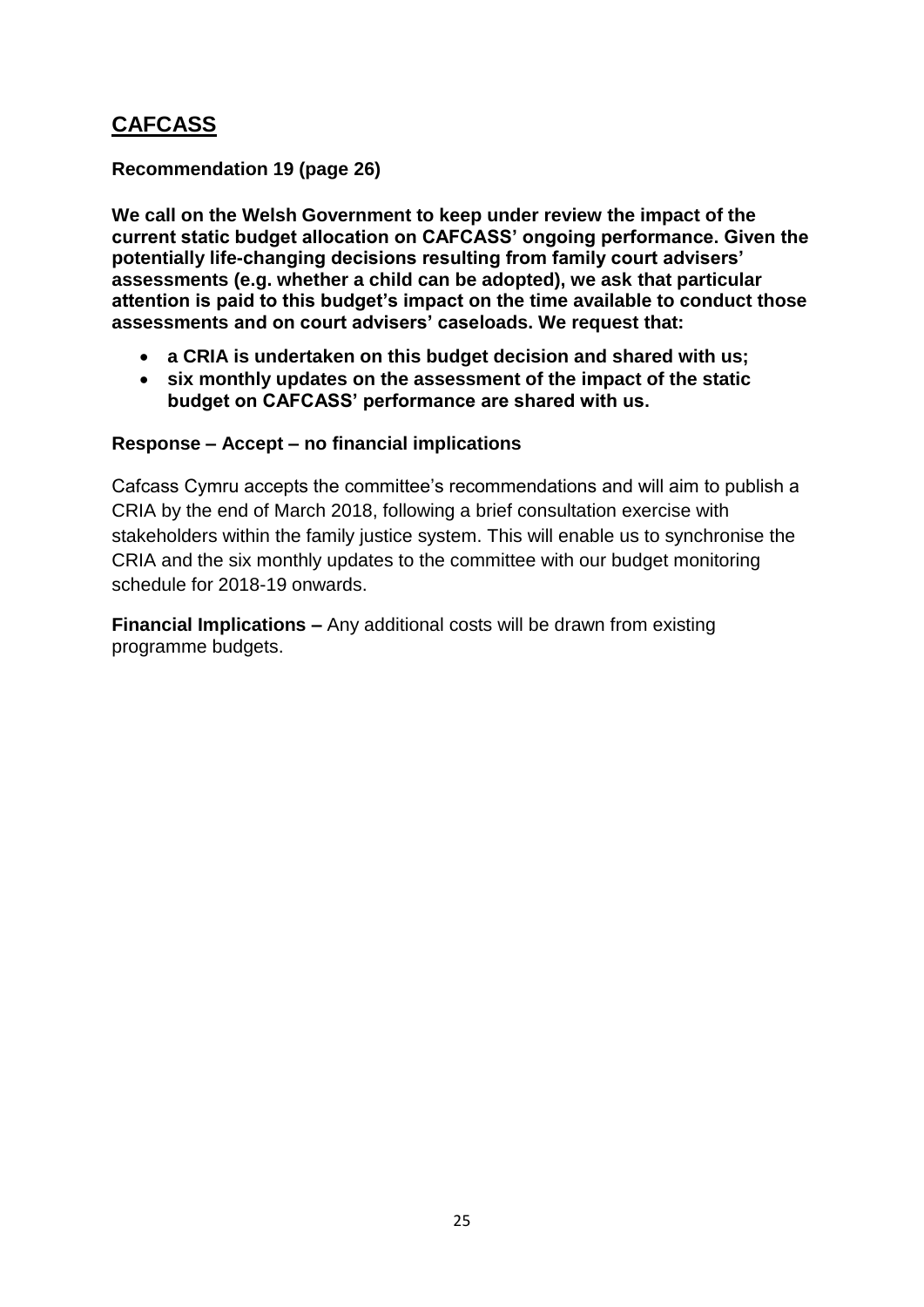# **Communities First**

# **Recommendation 20 (page 27)**

**We remain concerned that the decision to end Communities First is most likely to impact children and young people, with disabled children and young people being most affected. We reiterate our support for recommendations 1 and 11 of the Assembly's Equality, Local Government and Communities Committee report on Communities First Lessons Learnt(July 2017) and welcome the Welsh Government's acceptance of them. We call on the Welsh Government to provide further detail on:**

- **how it has worked with local authorities to identify all programmes currently delivered by Communities First which should be delivered by other statutory bodies;**
- **how it has adjusted programmes to mitigate against unintended consequences from the closure of Communities First;**
- **how such activity has been reflected in the Draft Budget 2018-19;**

## **Response – Accept**

As previously stated in our response to the Equality, Local Government and Communities Committee report, officials have been working closely with Lead Delivery Bodies and other service providers to support the smooth transition and mainstreaming of successful Communities First services and this work will continue throughout this transition year.

In Newport, many of the former Communities First projects are still running in the area but being delivered by a different provider, programme or team. A few examples are:

- The Tackle Project (to deliver pathways to education and opportunity for disadvantaged young people) - now being delivered by Dragons rugby
- $\bullet$  Improving physical well being for children age  $7-11$  now being delivered by Play Development in Newport
- $\bullet$  Improving physical well being children and young people age 12-17 now delivered jointly by Communities First and the Well Being Support team
- Aspire Programme now being delivered by Newport Youth Service

In Pembrokeshire, the Lead Delivery Body (the Co-operative Group) has engaged closely with the Health Board to incorporate the Communities First programme of work and approach around healthy eating into the Board's service delivery and there is interest in supporting the Lunch Club and community café (both Communities First activity). The local GP surgery has now taken the lead in facilitating the (previously Communities First run) action group and forum on supporting people with additional needs to live in the community.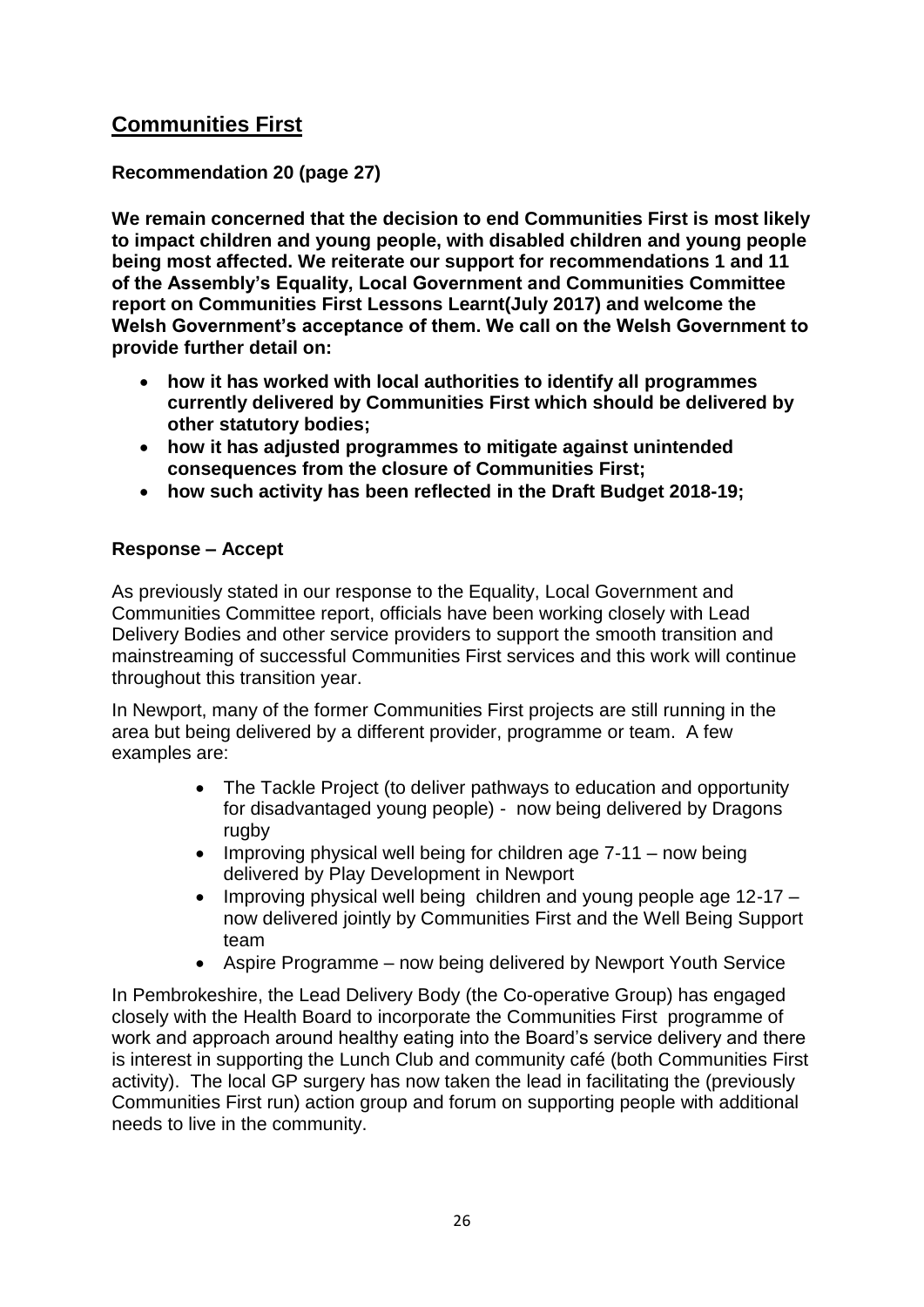In addition, the Communities First Transition Team has been working closely with internal colleagues to consider the impact on other Welsh Government programmes and delivery streams.

The Draft Budget for 2018-19 reflects the commitments made by the then Cabinet Secretary when he announced his intention to phase out Communities First. This includes the £6m Legacy Fund to help local authorities preserve the most successful aspects of Communities First, the £12m employability grant (now known as Communities for Work Plus) and the extra £4m a year for the Communities Facilities Programme with priority for Communities First areas.

 **how the £13 million "efficiency" savings arising from the amalgamation of grants will be used, particularly what –if any –proportion of that saving will be allocated for services supporting children and young people.**

## **Response – Reject**

The savings are required as part of the previous Communities and Children portfolio's contribution to meeting the overall reduction in the Welsh Government's budget as a result of the UK Government's austerity policies. The WAO has previously estimated the potential savings from de-hypothecation at 10%. £13 million reflects savings of 5% which should be achieved through amalgamation by reducing bureaucracy and duplication. The new funding flexibilities and efficiencies derived from moving to a single grant are designed to allow councils to prioritise the delivery of service directly supporting children.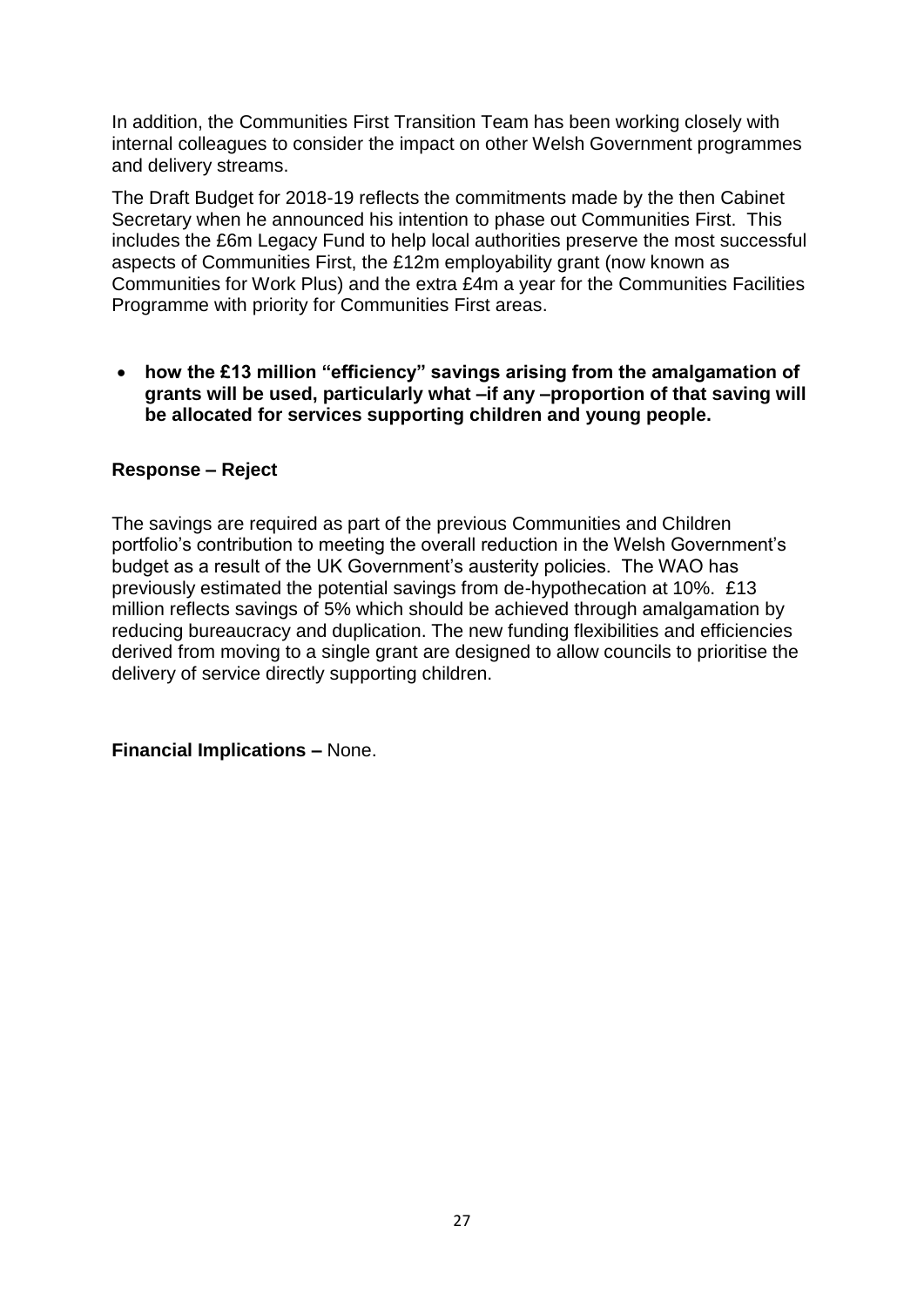# **Child Poverty**

# **Recommendation 21 (page 28)**

**We call on the Welsh Government to outline:**

- **how much of its funding is directed at tackling child poverty;**
- **what the desired outcomes for such funding are;**
- **how it is preparing for the impact of Universal Credit, particularly in relation to the impact on children and young people.**

#### **Response – Accept**

Action to tackle poverty is the shared responsibility of every Cabinet Secretary and every Minister. Significant funding from across government is directed at actions which will help us to achieve our child poverty objectives.

The Welsh Government's Child Poverty Strategy sets out five strategic objectives for tackling child poverty in Wales. These focus on:

- Reducing the number of children living in workless households
- Increasing the skills of parents and young people to enable them to secure well paid employment
- Reducing the inequalities which exist in the education, health and economic outcomes of children and families living in poverty
- Using all available levers to create a strong economy and labour market which supports the tackling poverty agenda and reduces in-work poverty in Wales
- Supporting families living in poverty to increase household income through debt and financial advice, action to address the "poverty premium and action to mitigate the impacts of welfare reform.

These objectives are based on what the evidence tells us around where we can have most impact, in terms of improving outcomes for low income families and delivering prosperity for all. They also reflect the policy levers available to the Welsh Government.

Our Child Poverty Strategy also identifies five key priority areas where we can do more with the levers available to Welsh Government to improve outcomes for low income households in the here and now. Funding is currently provided across portfolios in the areas are childcare, housing and regeneration, mitigating the impacts of welfare reform, in-work poverty and food poverty.

The Welsh Government remains deeply concerned about the impact of the roll out of Universal Credit on individuals and families across Wales. The Minister for Housing and Regeneration has repeatedly called on the UK Government to halt the roll out of Universal Credit and fix the fundamental flaws within the system.

The Welsh Government maintains its ongoing commitment to fund front-line services across Wales that provide advice and support to people on their financial entitlements, debt, housing-related issues, etc. The DWP provide Universal Support